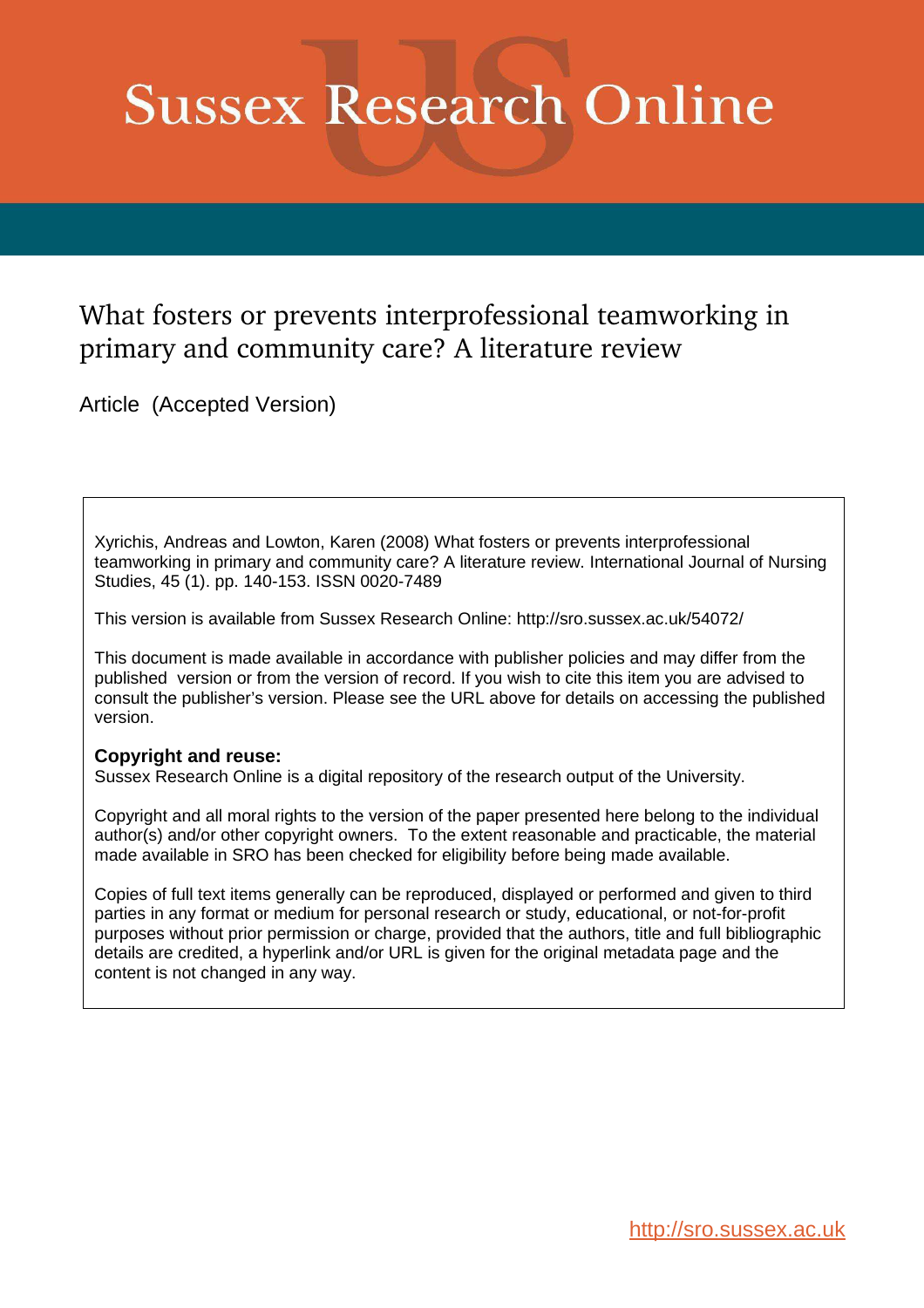# **What fosters or prevents interprofessional team working in primary and community care? A literature review**

Word count (excluding abstract, references and tables): 4752

Word count including references: 5877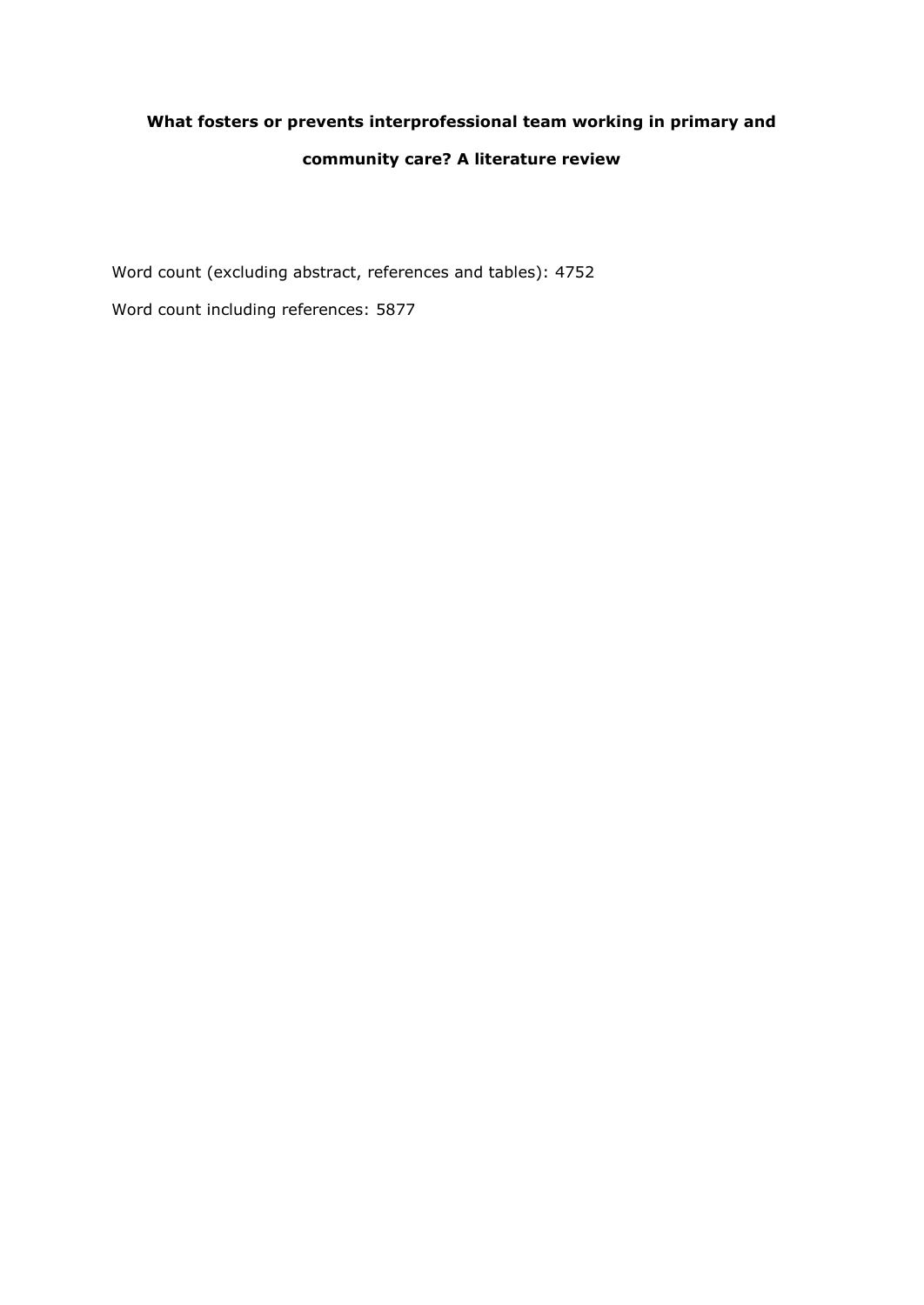#### **Abstract**

Background: The increase in prevalence of long-term conditions in Western societies, with the subsequent need for non-acute quality patient healthcare, has brought the issue of collaboration between health professionals to the fore. Within primary care, it has been suggested that multidisciplinary teamworking is essential to develop an integrated approach to promoting and maintaining the health of the population whilst improving service effectiveness. Although it is becoming widely accepted that no single discipline can provide complete care for patients with a long-term condition, in practice, interprofessional working is not always achieved.

Objectives: This review aimed to explore the factors that inhibit or facilitate interprofessional teamworking in primary and community care settings, in order to inform development of multidisciplinary working at the turn of the century.

Design: A comprehensive search of the literature was undertaken using a variety of approaches to identify appropriate literature for inclusion in the study. The selected articles used both qualitative and quantitative research methods.

Findings: Following a thematic analysis of the literature, two main themes emerged that had an impact on interprofessional teamworking: team structure and team processes. Within these two themes, six categories were identified: team premises; team size and composition; organisational support; team meetings; clear goals and objectives; and audit. The complex nature of interprofessional teamworking in primary care meant that despite teamwork being an efficient and productive way of achieving goals and results, several barriers exist that hinder its potential from becoming fully exploited; implications and recommendations for practice are discussed.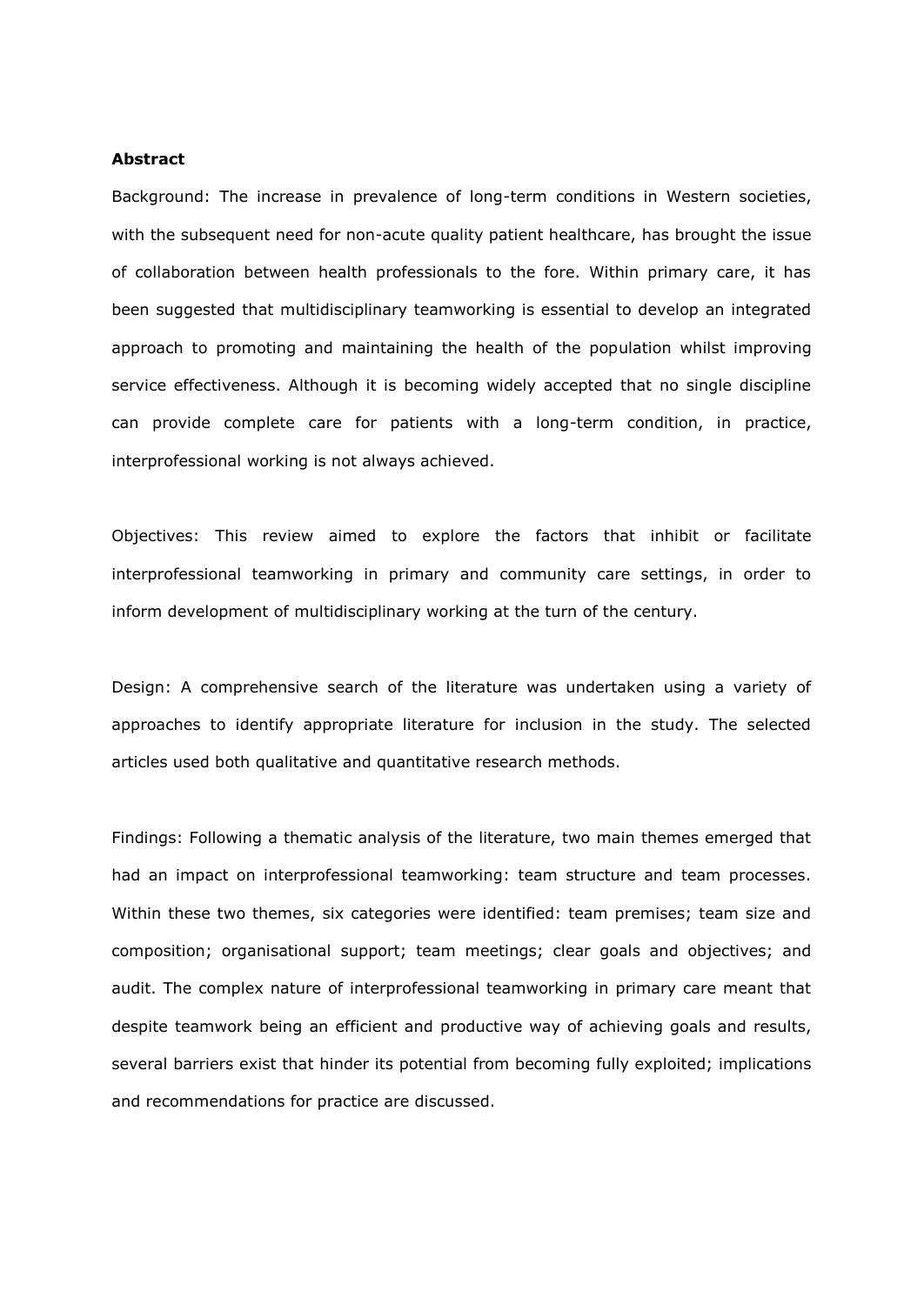Conclusions: These findings can inform development of current best practice, although further research needs to be conducted into multidisciplinary teamworking at both the team and organisation level, to ensure that enhancement and maintenance of teamwork leads to an improved quality of healthcare provision.

Key words: Community care; Interprofessional care; Multidisciplinary teams; Primary care; Review; Teamworking

# **Key points**

What is already known about the topic?

- The increase in prevalence of long-term conditions requires an integrated approach to promoting and maintaining population health, whilst improving service effectiveness.
- Interprofessional working is not always achieved in delivery of healthcare services; this may be due to a variety of reasons.

 $\bullet$ 

## What this paper adds

- Two main factors, team structure and team processes, continue to have an impact on interprofessional teamworking in primary and community care in the 21st century.
- Within team structure, team premises, team size and composition and the availability of organisational support are important indicators of successful teamworking. Within team processes, setting clear goals and objectives for the team, ensuring regular team meetings and audit appear to foster effective teamworking.

# **Introduction**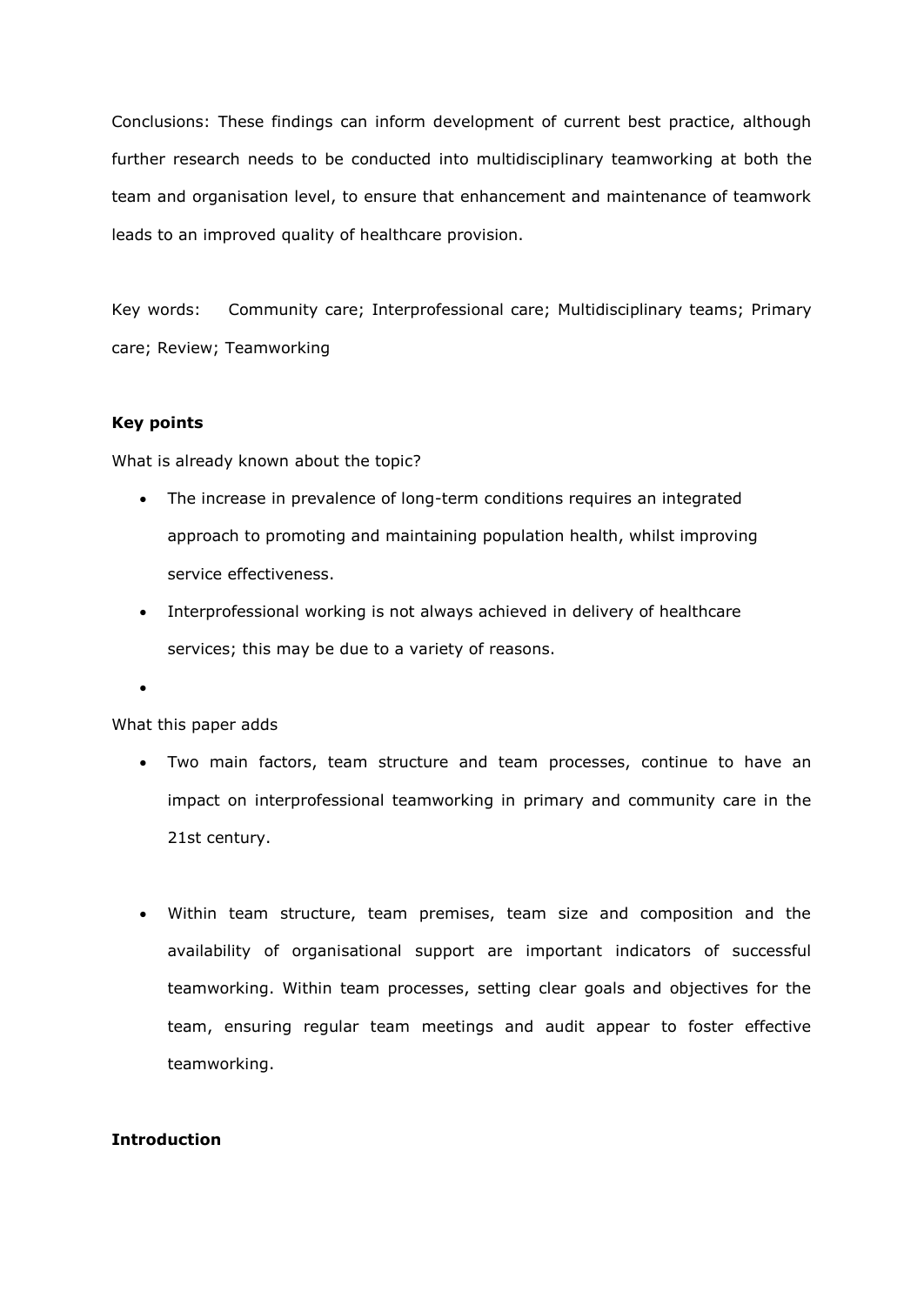The place and importance of interprofessional teamworking has been debated within health and social care services over many decades. In the United Kingdom (UK) in 1920, the Ministry of Health recommended that teamworking was the way in which primary care could best be delivered, when its committee proposed that general practitioners (GPs) should work in teams with other healthcare professionals in health centres (Milne, 1980). Later publications supported this idea (Standing Medical Advisory Committee, 1963) but it was the Harding Report (Department of Health and Social Security (DHSS), 1981) that established teamwork as the best way that co-ordinated community care could be provided in the interest of improved patient care. Currently in Britain, the Department of Health (DH) and National Health Service (NHS) continue to reinforce the World Health Organisation's (WHO, 1978) emphasis on the importance of teamworking through numerous policy documents (Department of Health, 1987, Department of Health, 1996 and Department of Health, 2005).

Recent British publications continue to advocate in favour of teamworking. In 2004, the NHS Improvement Plan ( Department of Health (DH), 2004a) and Choosing Health ( Department of Health (DH), 2004b) reported that the DH would work to improve effective partnerships in practice not only between healthcare agencies but between government departments as well. Moreover, Creating a Patient Led NHS ( DH, 2005) reported that regulatory, institutional and cultural barriers create discontinuity of care for patients since organisations and professionals fail to 'join up' around the patient. It is likely, therefore, that specific barriers between professional groups need to be identified and addressed so that that a 'joined-up' health service can provide continuity of care for patients ( DH, 2005).

The literature suggests that professional specialisation has led to a fragmentation between professions, which is likely to result in staff members being unable to look at problems holistically (Mariano, 1989; Hilton, 1995). Teamworking is recommended as a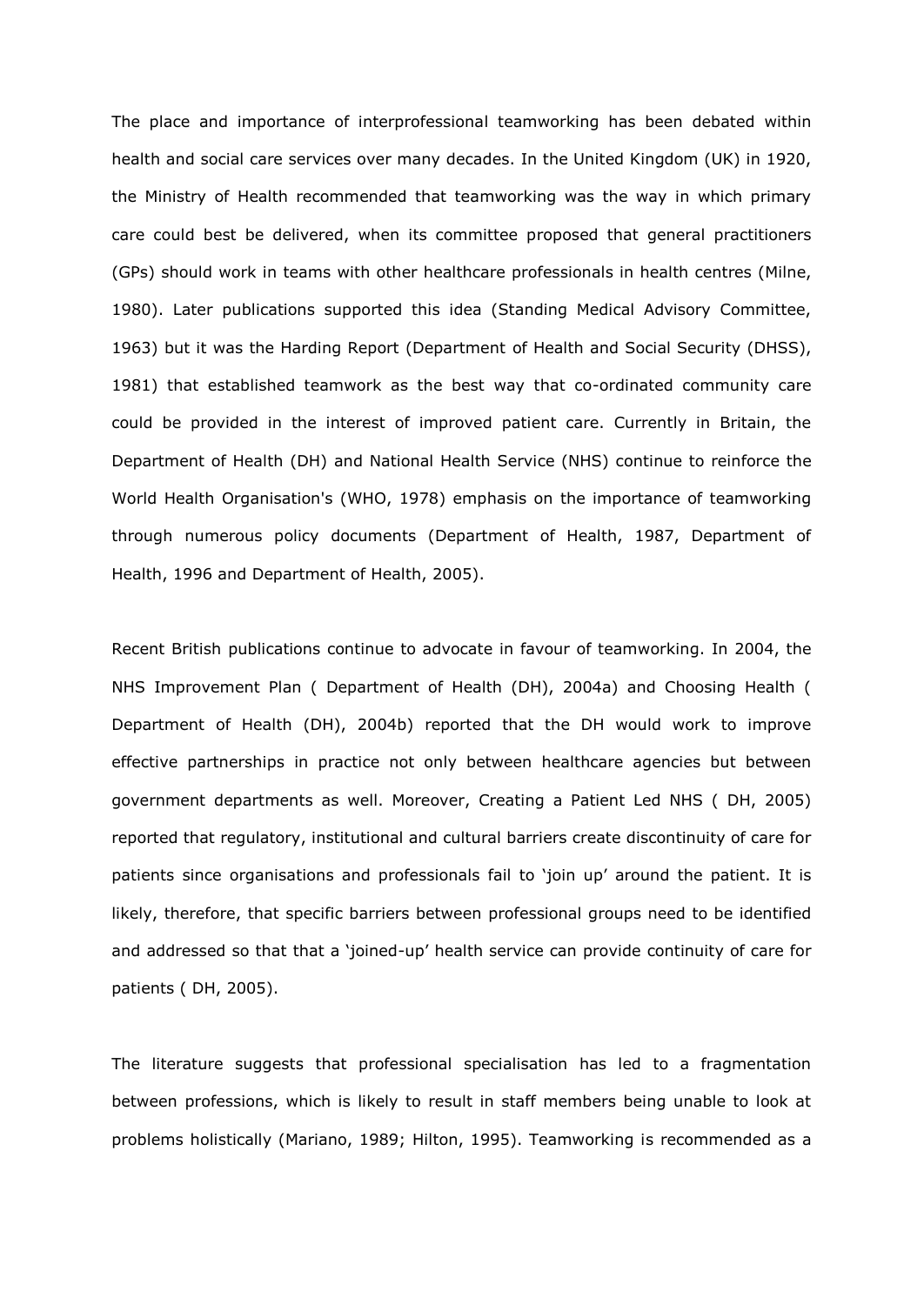way of providing holistic care since team members' skills, experience and knowledge are pooled together to produce the best outcome (Gilmore et al., 1974; DHSS, 1981). Moreover, interprofessional working could achieve greater resource efficiency and improve standards of care through a reduction in duplication and gaps in service provision, enabling the delivery of holistic services (Hallett and Birchall, 1992) and better continuity of care. A belief that the success of healthcare is due to individual abilities can be helpful for some patients at certain times, although many services can no longer afford the duplication, delays and mistakes that can occur when professions do not work together (Øvretveit et al., 1997).

Primary and community care encompass not only medical care but social care, health promotion, and illness prevention strategies aimed at maintaining and enhancing the health of the population through health education and early identification of health problems (Poulton and West, 1993). For such an all-encompassing service to be delivered a mixture of various skills and professionals is required, which is perhaps why a team approach to care has been consistently advocated. However, despite continued government recommendations, evidence suggests that teamworking in healthcare is far from achieved in practice (UK Audit Commission, 1992; Poulton and West, 1993). Earlier reviews (West and Slater, 1996; Borrill et al., 2001) identified a range of issues that may affect teamworking. However, since numerous healthcare reforms have taken place in the first years of the 21st century (Bolton, 2004), this review aims to contemporise our understanding by identifying barriers and facilitators to interprofessional teamworking, and to make recommendations for building effective strategies that enable an improved quality of health service provision.

This review aimed to identify and explore factors that inhibit or facilitate interprofessional teamworking in primary and community care settings. An important aspect of determining the validity of a literature review is its replicability; we have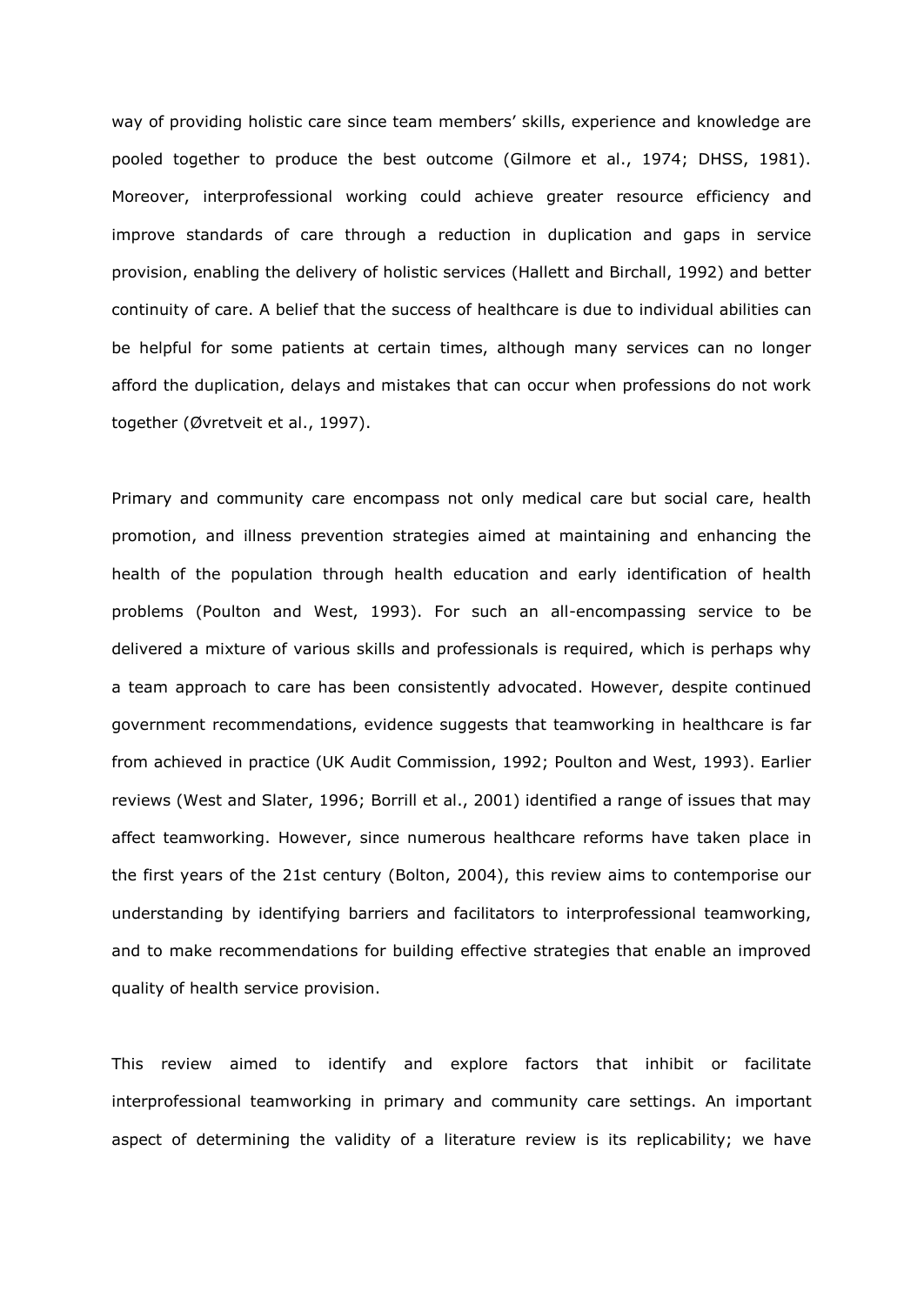attempted to enhance the credibility of this review by making details of the literature search explicit (Cooper, 1998).

### **Methods**

For the purpose of this literature review and considering time and cost limitations, we included an electronic search of three bibliographic databases, a web-based search, a hand search of relevant journals, and an ancestry approach (Cooper, 1998).

Many different terms are used to describe the collaborative work between professionals such as 'interprofessional collaboration' and 'teamwork'. Indeed, the terms 'multiprofessional', 'interdisciplinary' and 'multidisciplinary', are often used interchangeably in the literature (Payne, 2000; Leathard, 2003). 'Collaboration' is a complex phenomenon that is vaguely defined and inappropriately used, both in research and practice settings (Henneman et al., 1995). This confusion has hindered its usefulness as a variable in studies and may account for the lack of consistency reported in healthcare literature of the levels of collaboration occurring in clinical settings, and the inconsistencies in reports of the correlation between collaboration and patient outcomes (Zimmerman et al., 1993; Henneman et al., 1995). However, any grouping of terms is debatable and different terms may be considered more appropriate for different circumstances since interpretations can be influenced by personal and professional values, beliefs, and knowledge, and can differ between different groups of people and even professionals (Pietroni, 1992). In this review, we used all possible terms to describe professionals of different backgrounds working together as a team.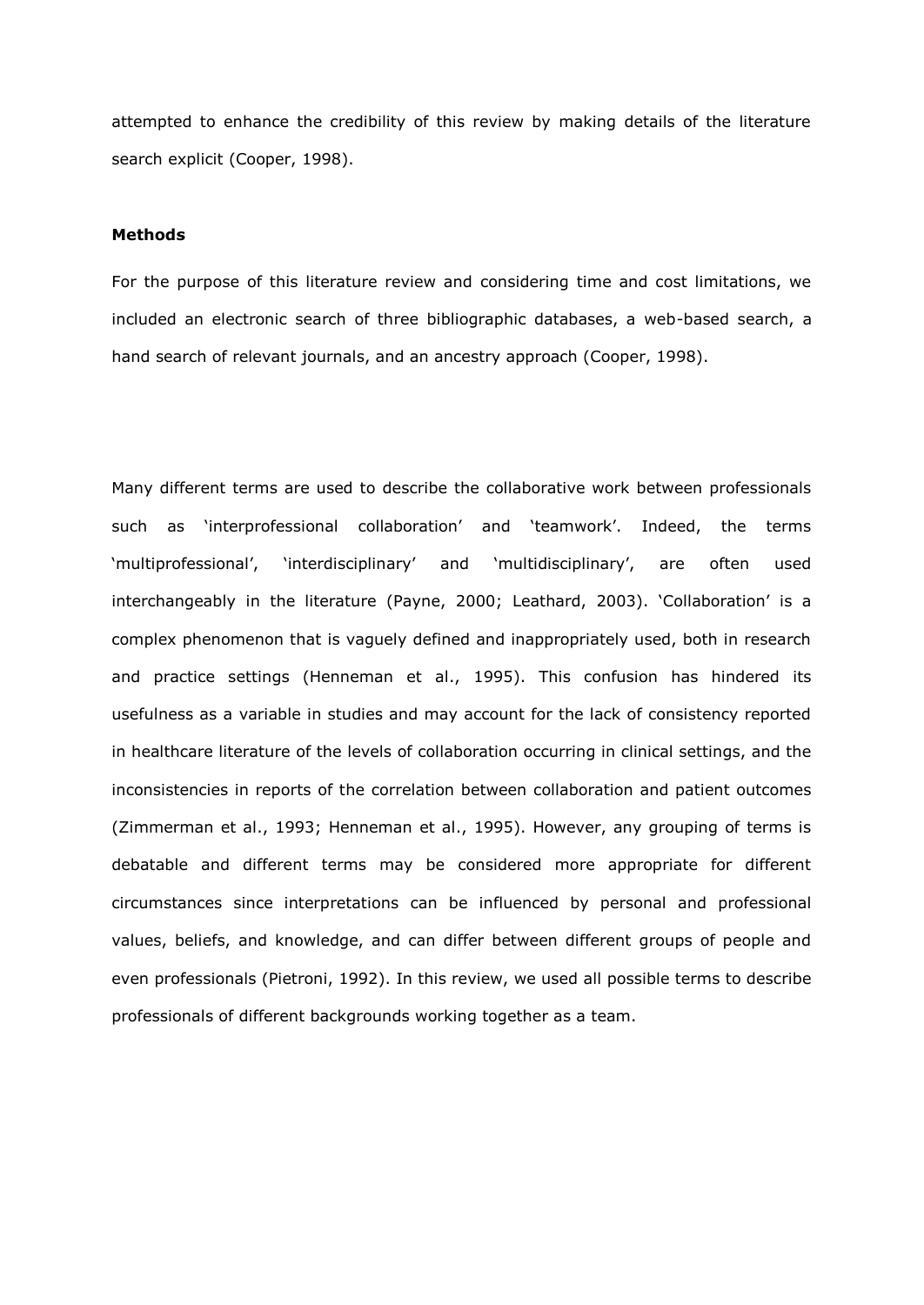Three bibliographic databases were used for a comprehensive search; Medline, Cinahl, and Embase. Keywords used included "interprofessional"/ "multidisciplinary"/ "teams"/ "teamwork"/ "primary care"/ "community care" with synonyms and Boolean operators (OR, AND) being used as appropriate (see Table 1).

#### Insert Table 1 around here

Searching databases is rarely sufficient to justify a comprehensive review, so a webbased search via internet search engines was also conducted in order to access relevant websites. Additionally, we searched through e-journals as they can provide easy and fast access to articles ahead of print publication (Hart, 2001). Hand searching relevant journals was also found to be productive, as was using an ancestry approach, a process that involves the researcher examining the reference lists of the articles already acquired for unknown studies (Cooper, 1998).

Database searches identified a total of 387 abstracts, of which 18 were considered for inclusion. Internet search engines provided valuable background information but no research papers, while searching e-journals resulted in identifying ten additional research articles for inclusion. Hand searches of relevant journals and using the ancestry approach were also productive with five and eight articles being identified, respectively (Fig. 1). In addition, two papers were later located through informal search channels (Cooper, 1998).

## Insert Figure 1 around here

A predefined set of exclusion and inclusion criteria was used to identify as relevant and current evidence as possible for review. Exclusion criteria were articles not relevant with the topic under investigation, not written in English, dated prior to 1994, non-research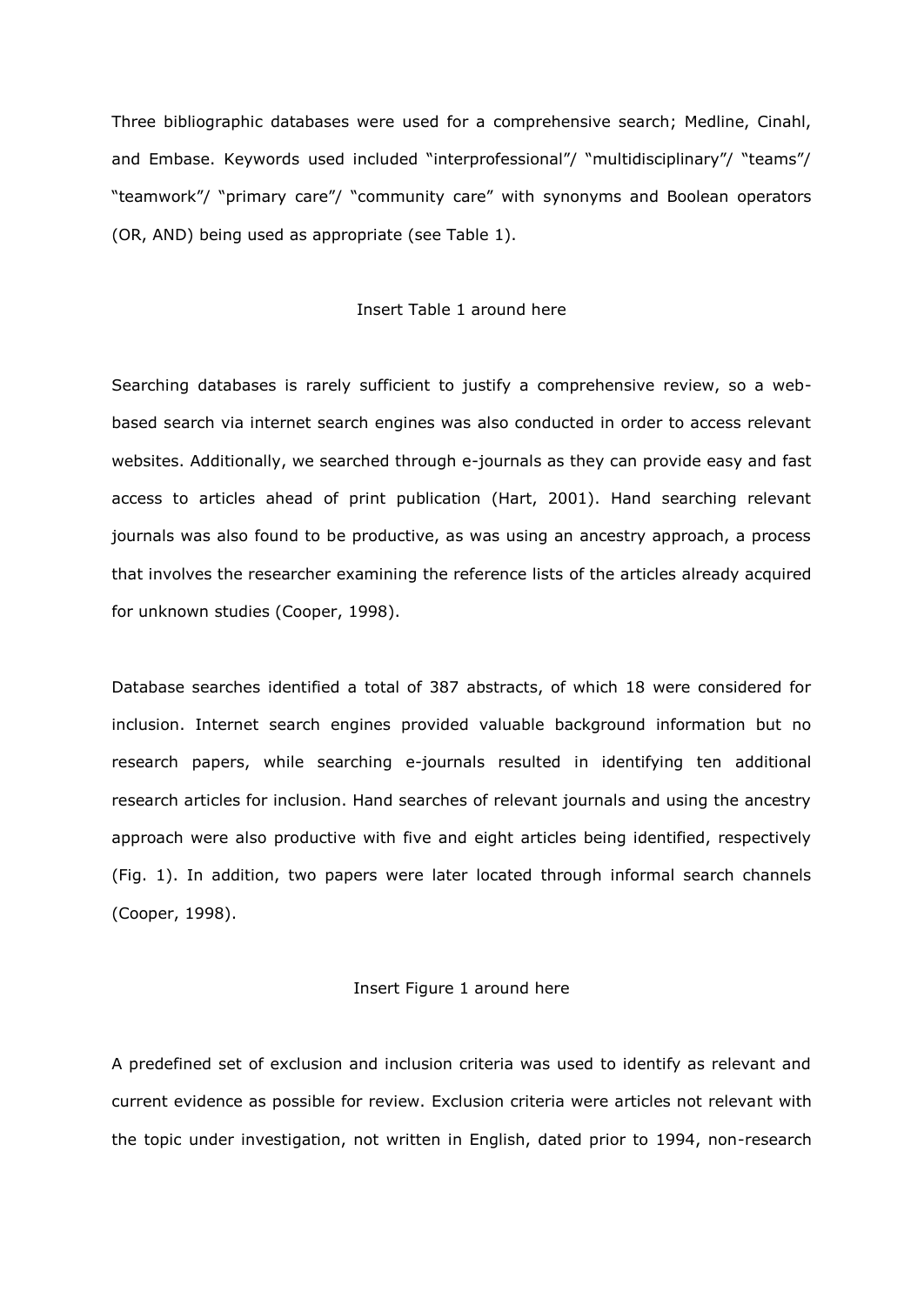articles, and papers that were not published in accessible peer reviewed journals. Papers from non-acute healthcare areas such as primary care and community care were included, as well as articles from countries outside the UK.

#### **Findings**

The search yielded a final total of 43 articles. After a preliminary reading of the full papers, ten articles were identified and included in the review. Reasons for excluding 31 articles were: review papers (5); discussion papers (5); not focused on primary or community care (4); not identifying barriers or facilitators to teamwork (17). In addition, the two papers identified through informal channels were not considered in the research synthesis since their findings did not add anything new to the literature review (Williams and Laungani, 1999; Elston and Holloway, 2001). The ten reviewed articles used a broad range of research design, with seven studies conducted in the UK and one study each in Canada, USA, and Republic of Ireland. Due to the nature of the topic, most of the studies adopted a qualitative approach. Three studies used semi-structured interviews and three used focus groups. Furthermore, a longitudinal study used the System for the Multiple Level Observation of Groups (SYMLOG), and three studies adopted a survey approach. A summary of the included papers is presented in Table 2.

# Insert Table 2 about here

A thematic analysis was used to interpret the large amount of information presented in the papers, since this approach allows clear identification of prominent themes, is flexible, and is a means of integrating qualitative and quantitative evidence (Dixon-Woods et al., 2005). For this study the first six stages from the seven-stage framework for analysing data by Colaizzi (1978) were used (Table 3).

Insert Table 3 around here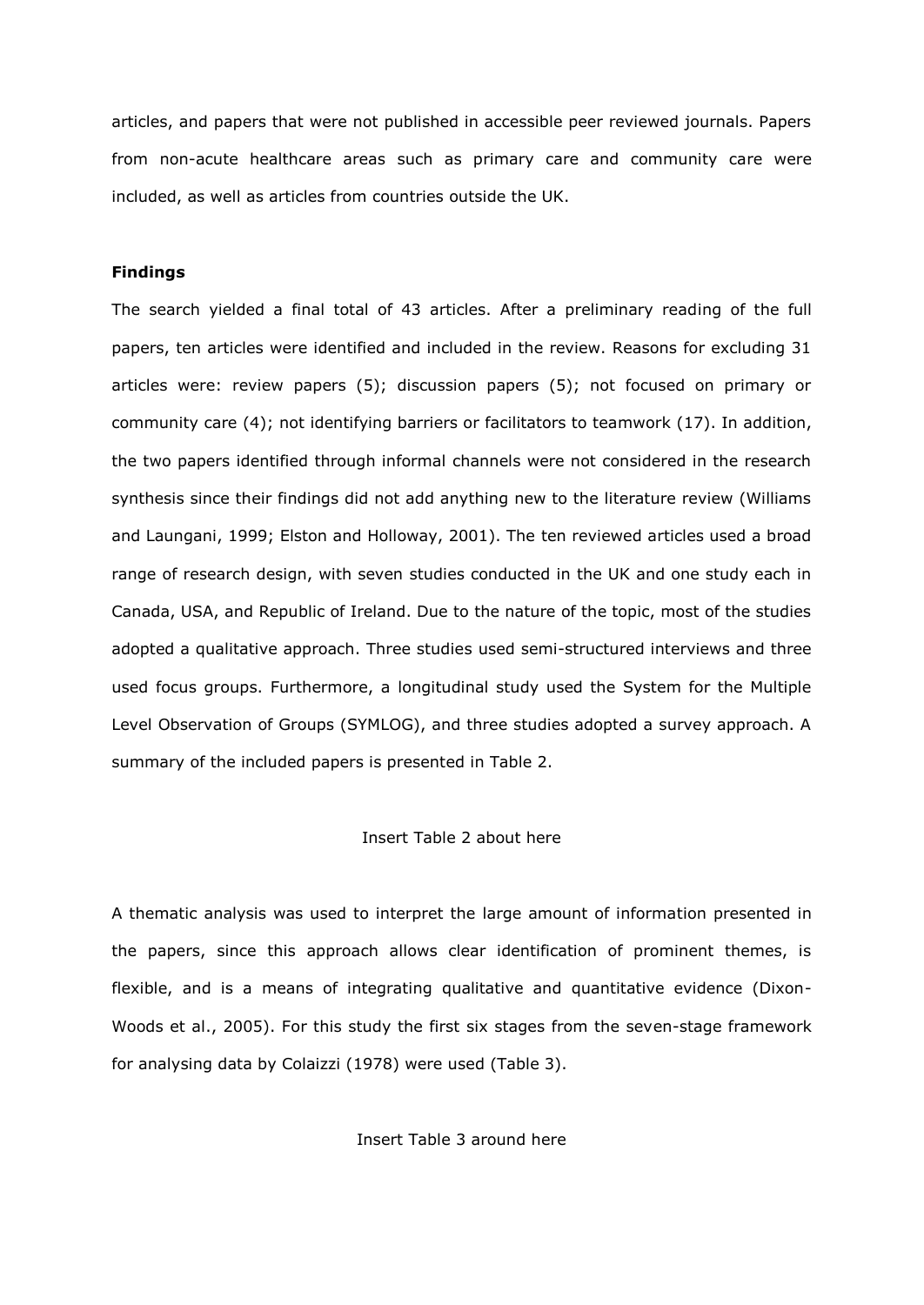Colaizzi's (1978) method derives from empirical phenomenology, which has been argued to be the most common form of phenomenological research (Hein and Austin, 2001). This method is a descriptive technique used to elicit the true meaning of a phenomenon and has been adopted successfully by a number of nurse researchers (Hallett, 1995; Kociszewski, 2004). Colaizzi's (1978) approach places emphasis on rigour and replicability since it is a systematic approach with the steps used in the analysis of data made explicit. Hallett (1995) argues that this is well fitted to the meticulous researcher who strives to achieve rigour within his/her work.

From the analysis of the data two main themes emerged, each containing three categories, summarised in Table 4.

#### Table 4 about here

## *Team structure*

The structure of the team emerged as a very important factor for effective teamworking; it was identified in one form or another in seven of the ten studies. The first category, team premises, was considered as important as it was reported to enhance information transaction, facilitate communication, and increase personal familiarity (Cook et al., 2001; Molyneux, 2001; Rutherford and McArthur, 2004). Characteristically one team member from Cook et al.'s (2001) study reported:

'When you were separate, a busy SW (social worker) or CPN (community practice nurse), a lot was done by leaving a message and eventually you would catch up with each other. Now (with the Community Mental Health Team (CMHT)) you can respond to things more quickly.' (Cook et al., 2001:145).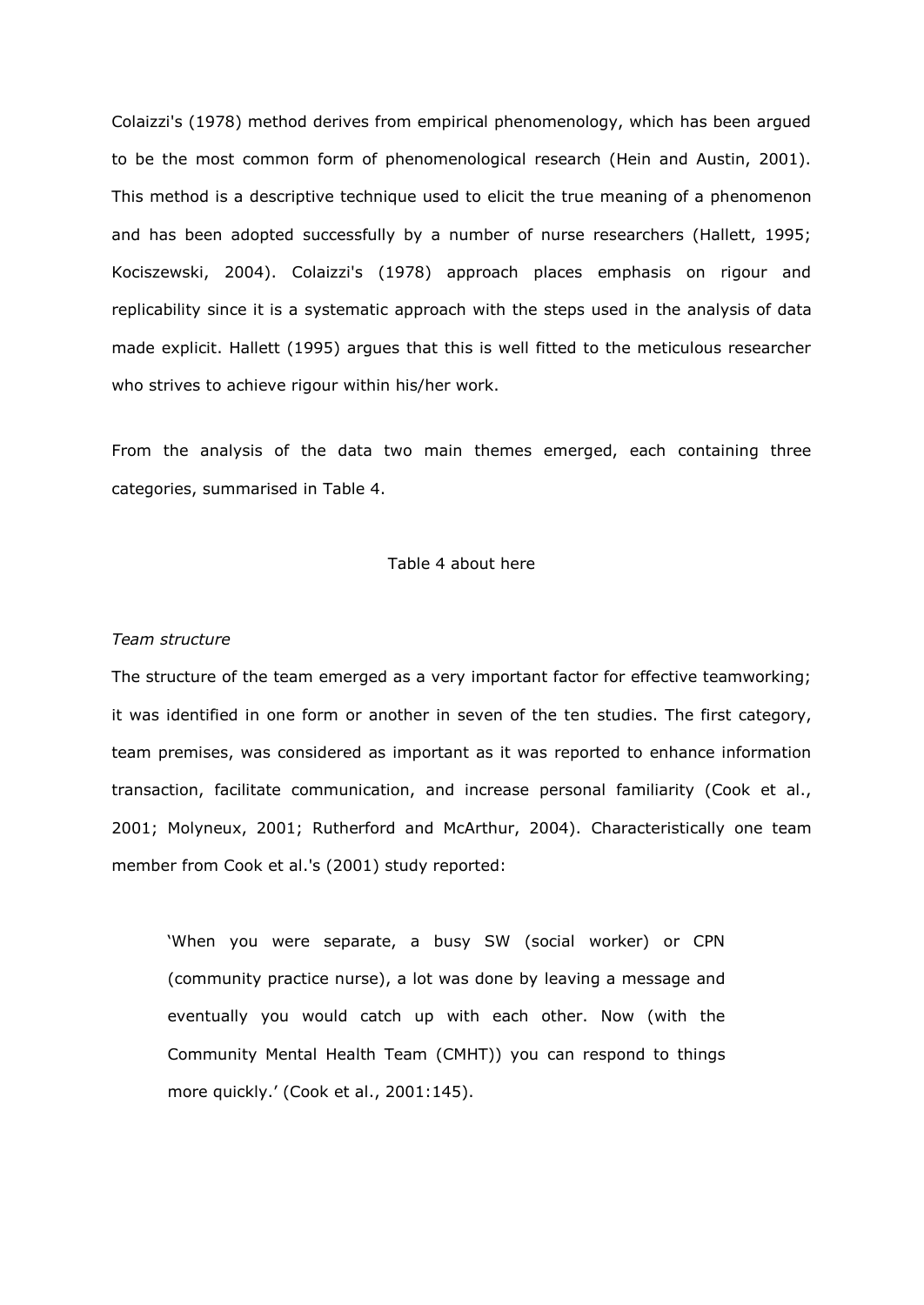In contrast, team members having separate bases or buildings can result in them being less integrated with the team, which may limit team functioning and effectiveness. This is clearly illustrated in Wiles and Robinson's (1994) report where community midwives reported to be the least integrated members of the team; one reason suggested for this was that their clinics were being held in different locations from the team's base.

The size and composition of the team was the second emerging category. As reported by Poulton and West (1999), larger teams appear to have lower levels of participation compared with smaller sized teams, which was found to significantly correlate with team effectiveness. Molyneux's (2001) qualitative study and Rutherford and McArthur's (2004) ethnographic study report similar findings that smaller sized teams appear to function better than larger teams, since too large a team was reported to be cumbersome. On the other hand, Borrill et al. (2000) found that larger teams were externally rated by Health Authority management, the NHS parent Trust and GPs, to be more effective in dimensions of clinical practice and teamworking although any possible explanations for this were not provided by the authors.

In addition to the size of a team, its composition was found to be an important factor influencing interprofessional working. Borrill et al. (2000) found that teams with greater occupational diversity reported higher overall effectiveness and the innovations introduced by these teams were more radical and had significantly more impact both on the primary care trust (PCT) and on patient care. Furthermore, Molyneux (2001) and Rutherford and McArthur (2004) identified that the status of team members has implications for the effective working of the team, as it may inhibit members from participating in the decision-making process and from providing input in team meetings. Characteristically one nurse in that study reported: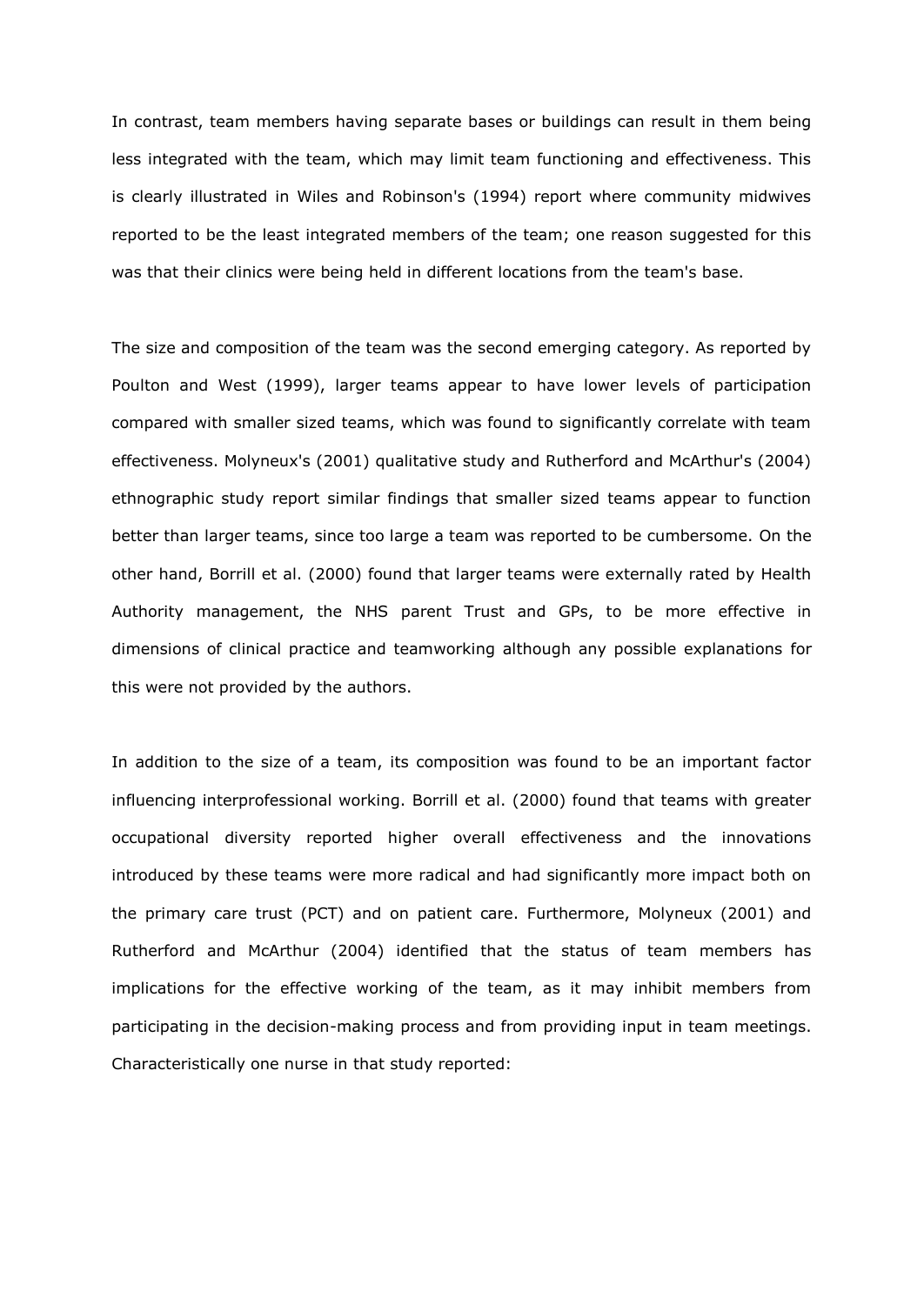'I think we all feel restricted within our own grades…as to how far you can go really.' (Rutherford and McArthur, 2004:356)

The issue of leadership was another important issue that emerged from the analysis. Wiles and Robinson (1994) reported that there was a lack of understanding as to who was the leader of the Primary Health Care Team (PHCT), while Field and West (1995) argue that lack of leadership caused frustration to team members and led to poor decision-making. Rutherford and McArthur (2004) reported similar findings, where one practice nurse stated that the consequence of poor leadership was 'things fall[ing] apart' (Rutherford and McArthur, 2004, p. 355). In addition, Borrill et al.'s (2000) study revealed that lack of clarity about leadership predicted lower levels of team effectiveness and was associated with poor quality teamworking.

The final issue classified in this category is the stability of the team in regards to its members. Authors reported that teams with a high proportion of full-time staff and those that had been working together for longer as a team, were found to be more effective. On the other hand, staff reported disappointment when they felt that they were likely to be moved to another area; this acted as a barrier to the effective working of the team (Field and West, 1995; Borrill et al., 2000; Cashman et al., 2004).

The third category within the theme of team structure was organisational support. Organisational support both for teamworking and for the team's members is crucial to the effective working of a team since the team works for and within an organisation and will therefore be affected by the interaction with the wider organisational context (Borrill et al., 2000). Cashman et al. (2004) found that the team's level of effectiveness dropped over time; the reason provided by participants was the lack of organisational rewards for the team's improved working, which caused team members to feel concerned and disappointed. Perhaps a more important issue within the theme of organisational support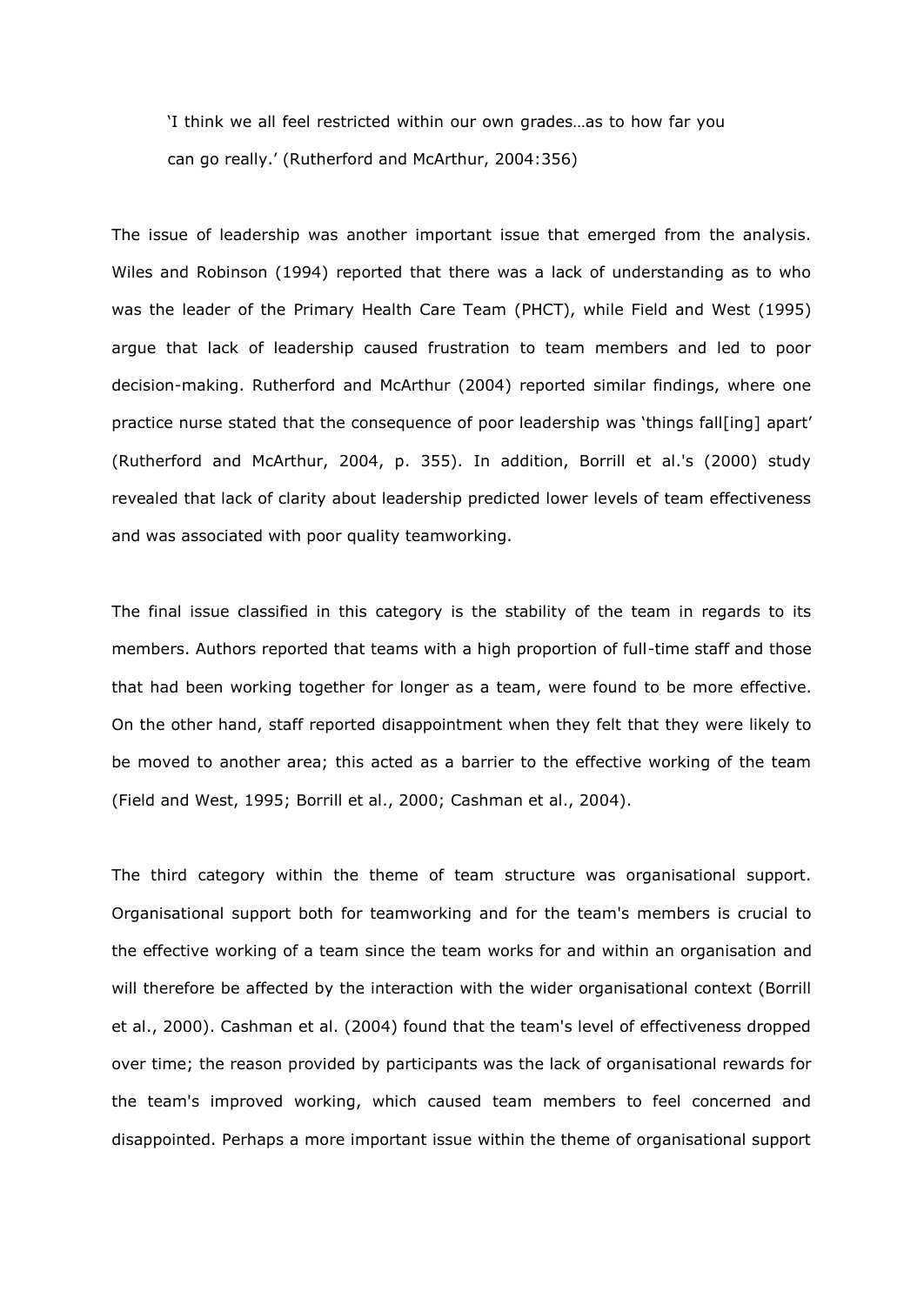is the encouragement of innovation and implementation of change. Borrill et al. (2000) reported that high support for innovation in the team predicted overall team effectiveness and was powerfully related to quality of teamworking. In addition, Poulton and West (1999) found that teams open to innovation and change were more likely to work well as a team, structure their work more effectively, and be more effective in their healthcare delivery. However, organisational support appears to be limited in some instances, which can be an important barrier to effective teamworking. Field and West (1995) and Cashman et al. (2004) stated that when the teams they studied did not receive support to implement changes, team members were left feeling powerless, discouraged, and gravitated to 'old ways' as the following response illustrates:

'When we have control we move forwards, when we don't we backslide.' (Cashman et al., 2004:193).

#### *Team processes*

Team processes was the second theme that emerged from the analysis and includes three categories; team meetings, goals and objectives, and audit.

Borrill et al. (2000) highlighted the importance of regular team meetings, finding them to be associated with effective teamwork and with greater levels of innovation. However, Wiles and Robinson (1994) found that three quarters of their participants reported not having regular team meetings while most professionals only met with each other if they had encountered problems that needed to be discussed. Similar problems are discussed in Field and West's (1995) study where just one out of the six studied practices set aside time for regular team meetings while presenting time pressure as the barrier for this; for example a GP observed, 'It's quicker to go it alone.' (Field and West, 1995, p. 124). In that practice, however, a high degree of participation was achieved as a consequent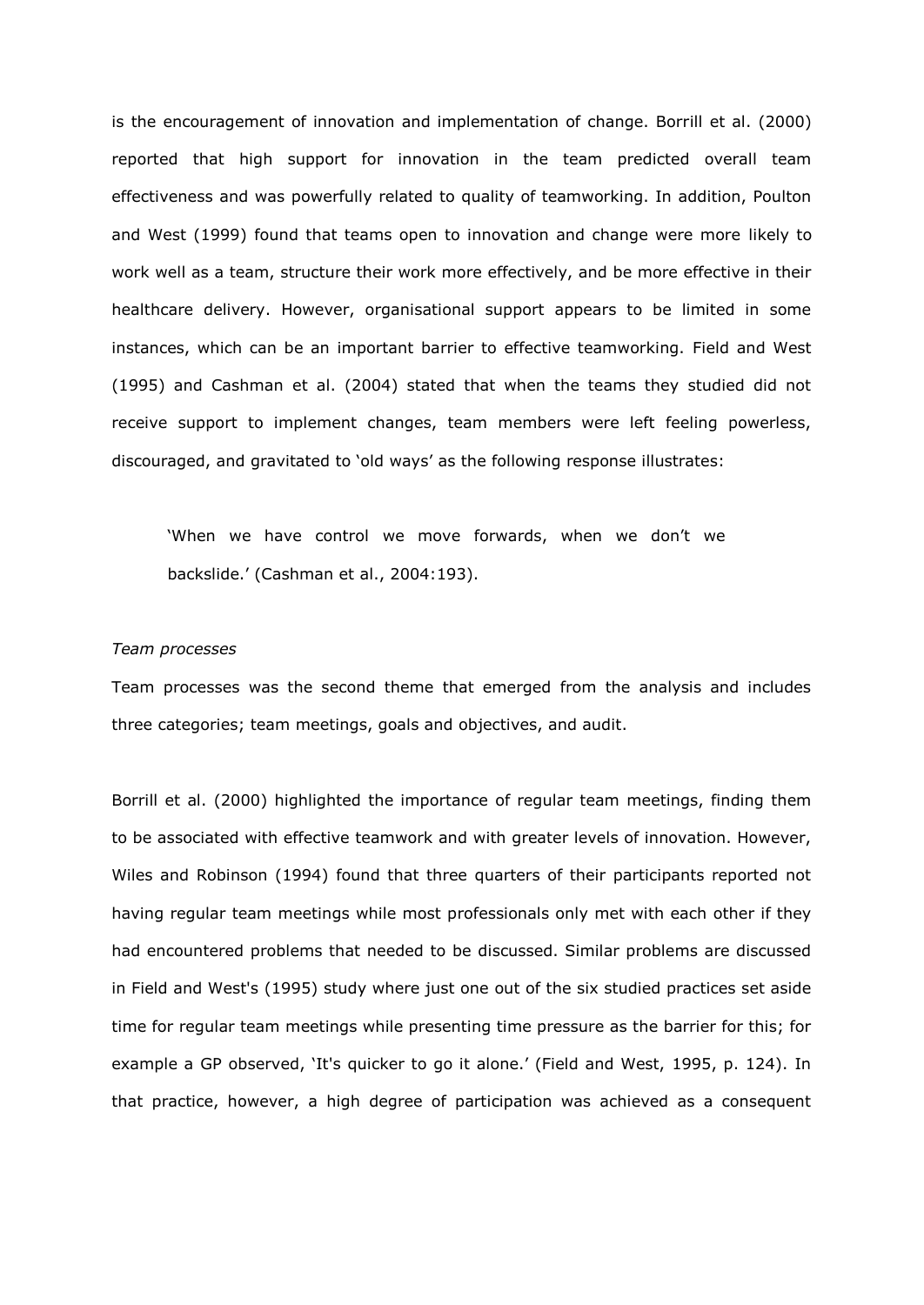result of having regular team meetings. Molyneux (2001) also reported positive results of team meetings, where the team considered meetings to be of high value:

'Some people might think that's time wasted but in my view it's been time very well spent.' (Molyneux, 2001:31)*.* 

Rutherford and McArthur (2004) similarly reported that team meetings were particularly important for the effective working of the group, as they identified them to have assisted in breaking down professional barriers and improving interprofessional communication.

Enhanced communication achieved through team meetings was identified as an important facilitator for effective teamworking. Lack of communication was reported as causing misconceptions about each profession's roles and responsibilities. In Hanafin and Cowley's (2003) study exploring multidisciplinary communication in the Irish public health nursing service, constructive working relationships were found to correlate positively with effective interprofessional communication; 70% of respondents in this study confirmed this. Similarly, Dieleman et al. (2004) reported from their study of community-based teams in Canada that open communication was considered important for collaboration. This is further advocated as important for collaboration in Rutherford and McArthur's (2004) study where a GP reported:

'Whether we are doctors, nurses, receptionist or whatever, unless we communicate amongst each other… everything breaks down.' (Rutherford and McArthur, 2004:357).

Regular team meetings and enhanced communication amongst team members also assist in resolving interprofessional conflict and promote positive interpersonal relations. However, conflict appears to exist in some teams in respect of professional identity, which can act as a barrier to positive relations in the team and effective teamwork. Wiles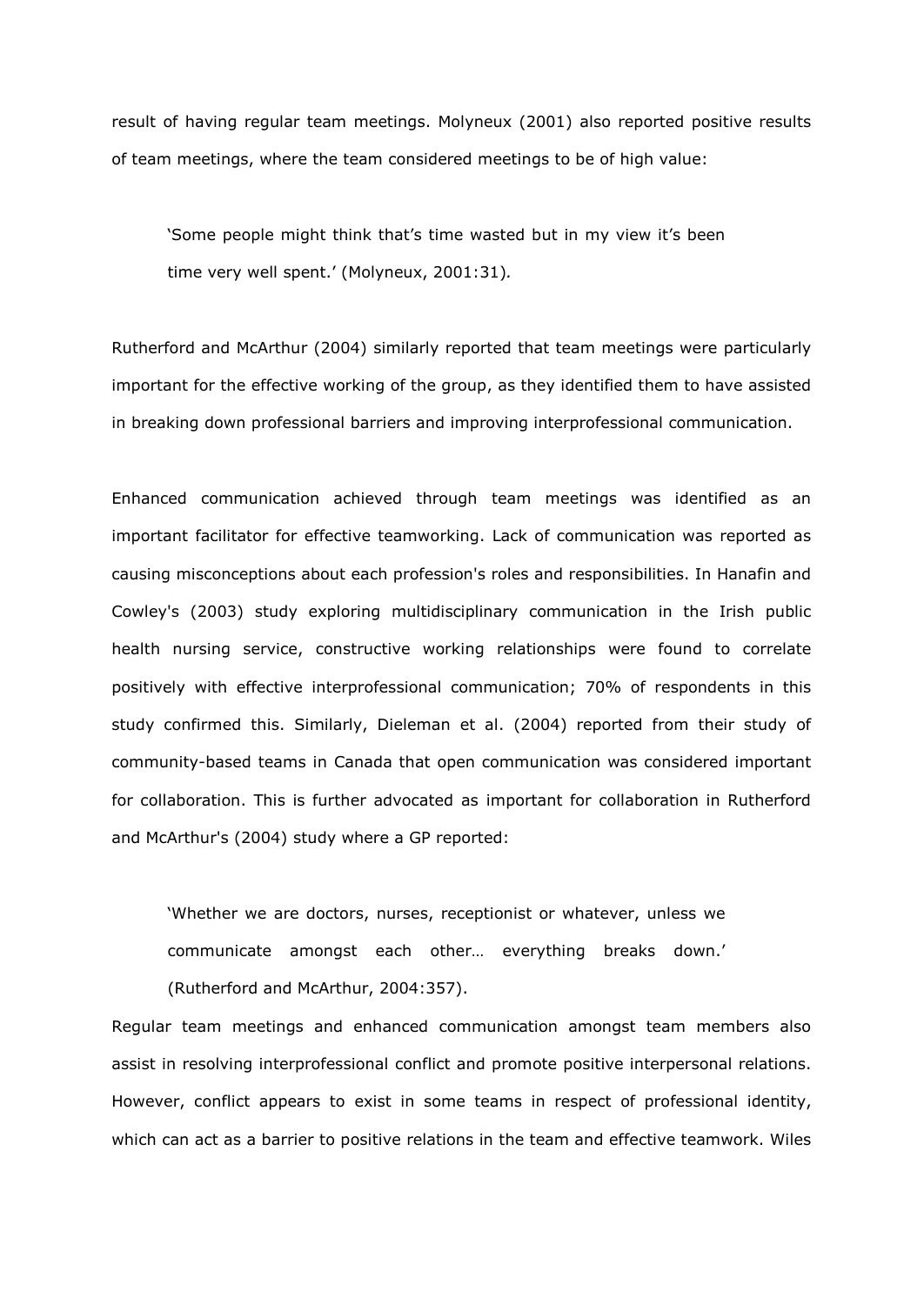and Robinson (1994) reported that health visitors were unhappy and fearful of the extension of the practice nurse role into their area of expertise (health promotion). Moreover, GPs sometimes had difficulties accepting redistribution of power, as one GP noted:

'It's sometimes difficult for us to let go of our power base and as they (nurses) take on more responsibility for developing the service, we can feel that our role is being eroded.' (Cook et al., 2001:148).

Furthermore, positive interpersonal relations help achieve an encouraging work environment for team members, enhancing communication and effective teamwork. Molyneux (2001), Cook et al. (2001), Dieleman et al. (2004), and Cashman et al. (2004) all reported that a climate of mutual respect and trust was fundamental for effective teamwork to exist.

Clear team goals, the second category, is one of the most important factors for the promotion of effective teamworking according to Poulton and West (1999), since their study revealed that clear, shared objectives had the biggest single effect on the primary healthcare team's effectiveness. Team goals are further advocated by Borrill et al. (2000) who reported that the clearer the team's objectives, the more effective the team, while Cashman et al. (2004) stated that their team's common goals and direction was one of the reasons for improving team functioning. However, blurring and misunderstanding of professionals' roles and responsibilities are common and important issues inhibiting effective working. Wiles and Robinson (1994) and Field and West (1995) identified that a lack of clear understanding for each professional's role and responsibility was an important barrier for effective teamwork, and was also found to promote professional conflict and intractable personality differences amongst team members.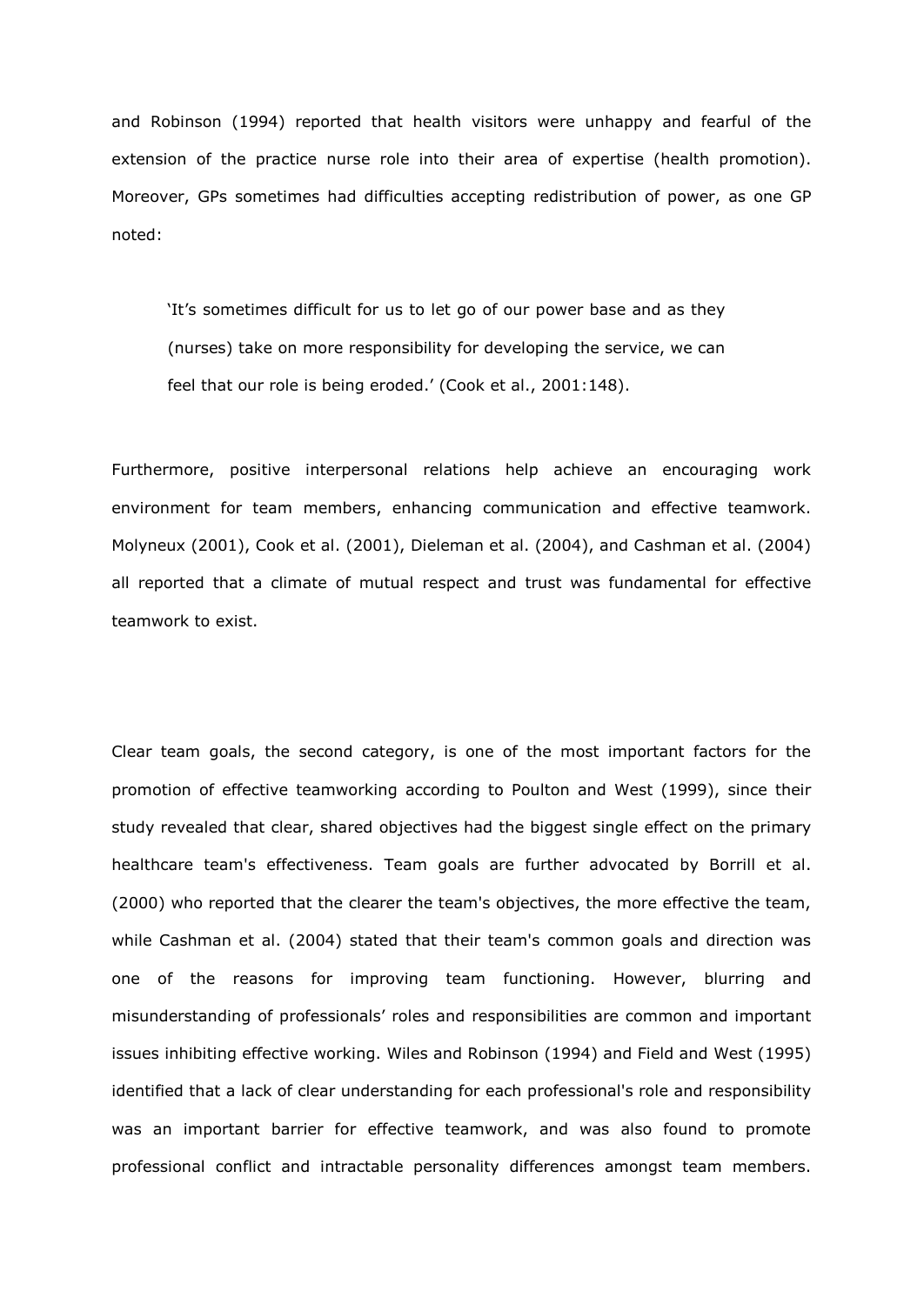Clear goals and objectives facilitate good team functioning as they help to clarify each professional's roles and responsibilities and provide the team with a vision, so that individual creativity can be pooled to produce creative team outcomes (West and Markiewicz, 2004).

Lastly, audit is a vital process by which the team's effectiveness can be evaluated in order to sustain good performance or improve performance in areas where this is warranted (West and Markiewicz, 2004). In Field and West's (1995) study, primary healthcare team members expressed frustration that there was no evaluation of the team and that individual contributions were unacknowledged, resulting in difficulties for staff in maintaining their self-respect, since, as no opportunities for comparison existed, their expertise, skills and contribution appeared undervalued. Moreover, it was identified that regular appraisals could offer a range of incentives including a chance to discuss problems, consider appropriate solutions to improve team functioning, praise individuals for their contribution, and provide support where needed.

Audit is essential for providing teams with effective feedback in order to sustain and improve their performance, and for providing energy and incentives to team members by giving publicity to team successes (West and Markiewicz, 2004). Moreover, work within organisational psychology suggest that regular team feedback on team performance and the competitive nature of relations are contextual factors influencing team effectiveness (Hackman, 1990; Tannenbaum et al., 1992). We were surprised to find therefore that only one study addressed audit within teamwork and conclude that this factor, overlooked when facilitating teamwork, requires further investigation.

# **Discussion**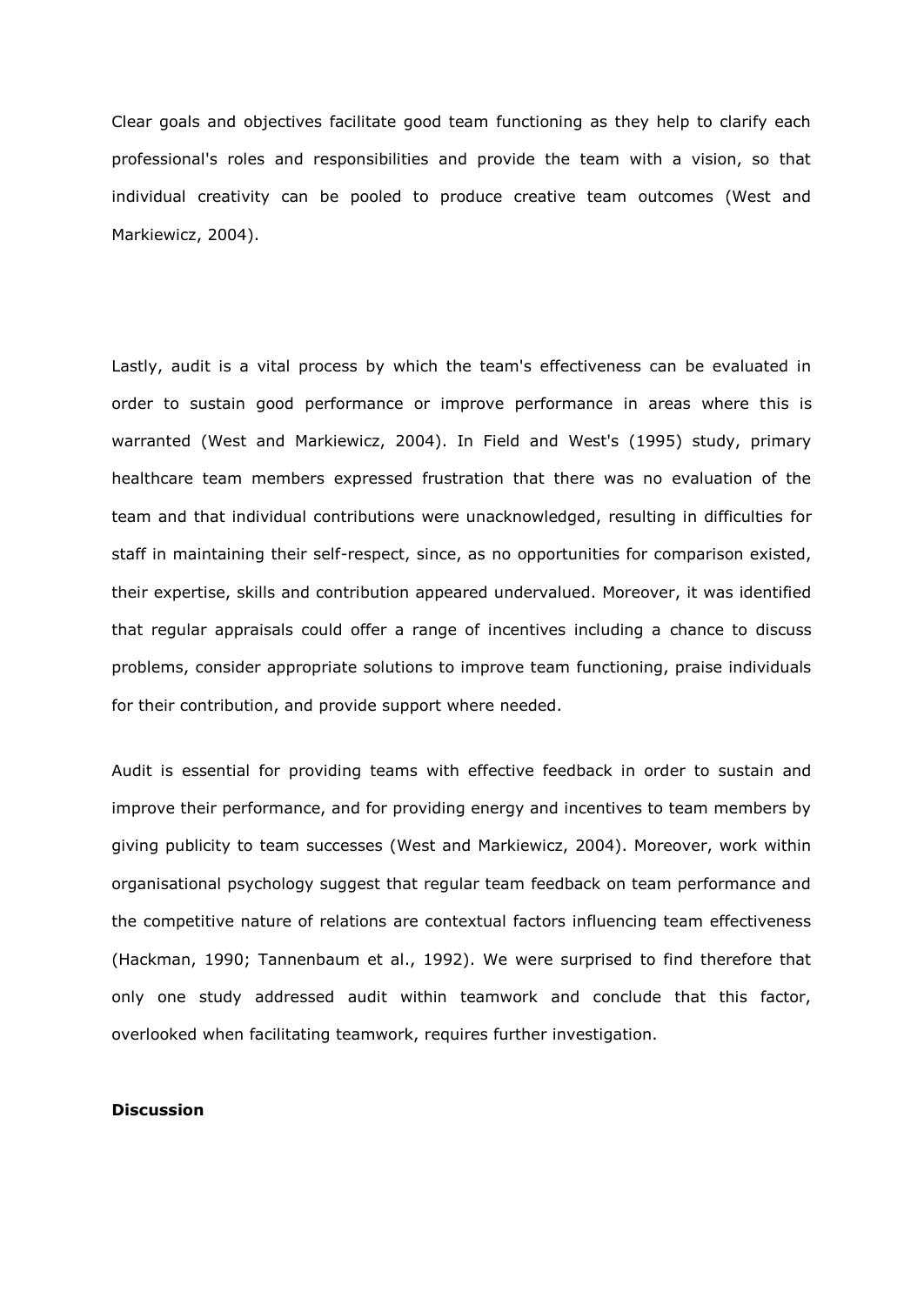The analysis of studies included in this review revealed that the structure of the team, including the geographical proximity of team members, its size and composition, and the support an organisation provides, is vital for successful teamworking. Using thematic analysis, the findings were separated into themes and categories to allow in-depth consideration of issues; however it should be noted that these categories are not mutually exclusive, and the functioning of a team will also depend on how these factors interrelate. Nevertheless, various team processes such as setting regular team meetings, with clear goals, objectives and regular appraisals, have an effect on the levels of teamwork obtainable amongst a team and subsequently on the team's effectiveness.

The review was as comprehensive as possible; including multiple perspectives and methodological orientations within the time and resource constraints. The studies included for analysis were carefully selected and critically appraised in an attempt to include high-quality research. With an awareness of the limitations of each paper (Table 1), we acknowledge that even though this review was thorough; it was not exhaustive, as some papers using keywords outside of our search strategy may have been missed. In particular, there is a risk that grey literature, being published beyond peer-reviewed journals, may report less robust research and can be difficult to locate and retrieve.

The issues of team goals and team conflict were common in the literature, although this is to be expected as researchers and government have advocated these issues as important for teamworking from early on (DHSS, 1981; Cartlidge et al., 1987). Evidence tends to suggest that teams fail to work effectively when explicit team goals are lacking (West and Slater, 1996). However, in-depth exploration of what team goals should be and in what way and by whom these should be developed is lacking in the literature.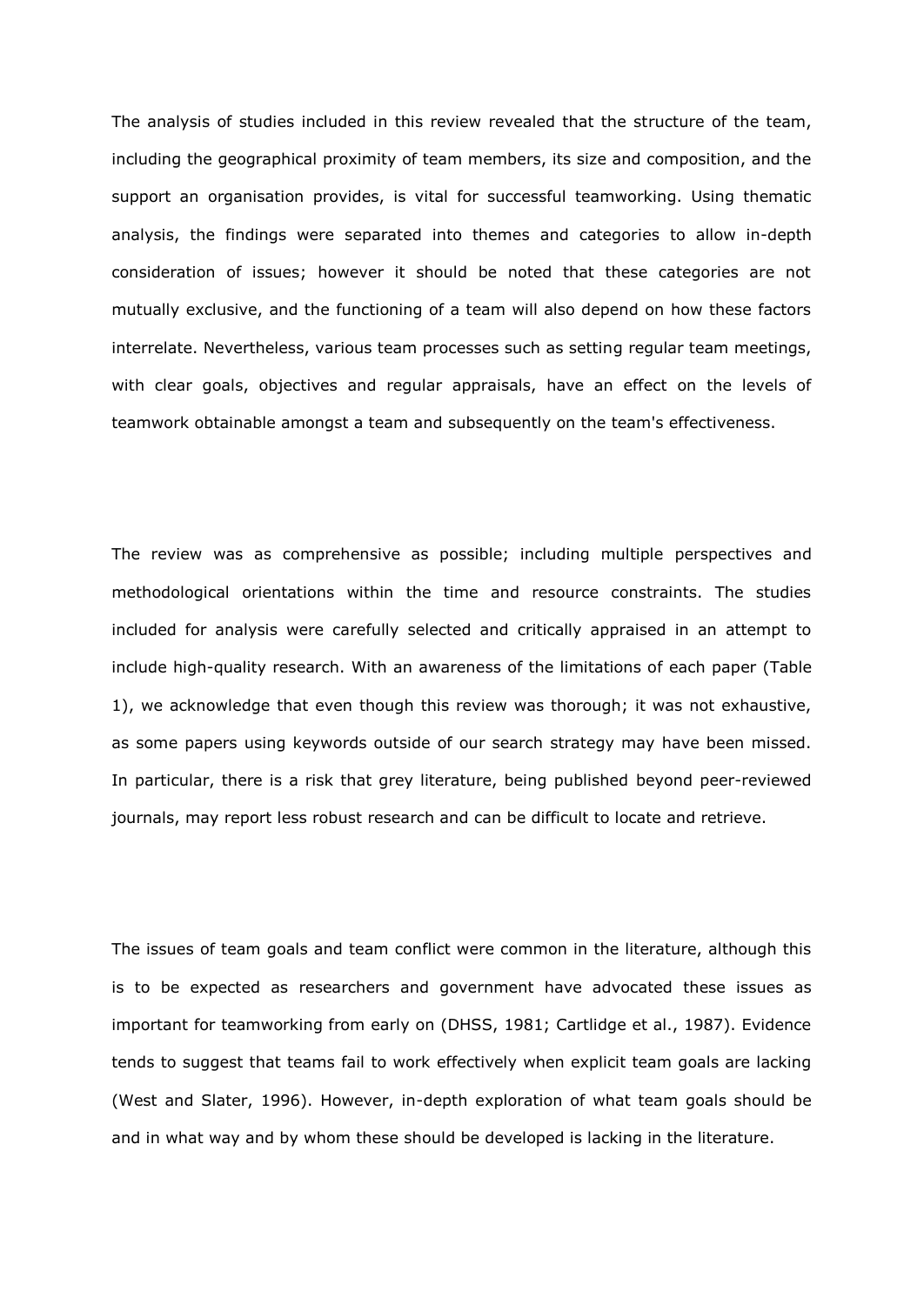Cartlidge et al. (1987) suggest that good interpersonal relations can promote teamworking by inhibiting team conflict, but from the reviewed studies only one reported lack of team conflict (Molyneux, 2001), while others identified some form of team conflict as a barrier to teamwork either at an interpersonal or interprofessional level. West and Markiewicz (2004) argue that debate is desirable in teams, and the team's diversity and differences should be a source of excellence and creativity, but when conflict is experienced as unpleasant by members it can destroy relations and lower team effectiveness. Lack of understanding of each other's roles and tasks, absence of clear goals and poor organisation support are regarded as facilitating the appearance of such conflict (Payne, 2000).

Team meetings and team premises were identified as important by fewer studies even though the NHS Management Executive (1993) clearly stated the need for regular team meetings to be established. West and Poulton's (1997) research found that teams working in primary healthcare rarely set team-level objectives while failing to set aside time for regular team meetings, and subsequently score lower than other teams working outside the healthcare arena. In an attempt to address such problems the Royal College of General Practitioners, in partnership with the Royal College of Nursing and the Institute of Healthcare Management, have recently developed the Quality Team Development (QTD) programme, which aims to assess and promote team functioning within primary healthcare (Royal College of General Practitioners Quality Team Development (QTD), 2000). We await the findings with interest.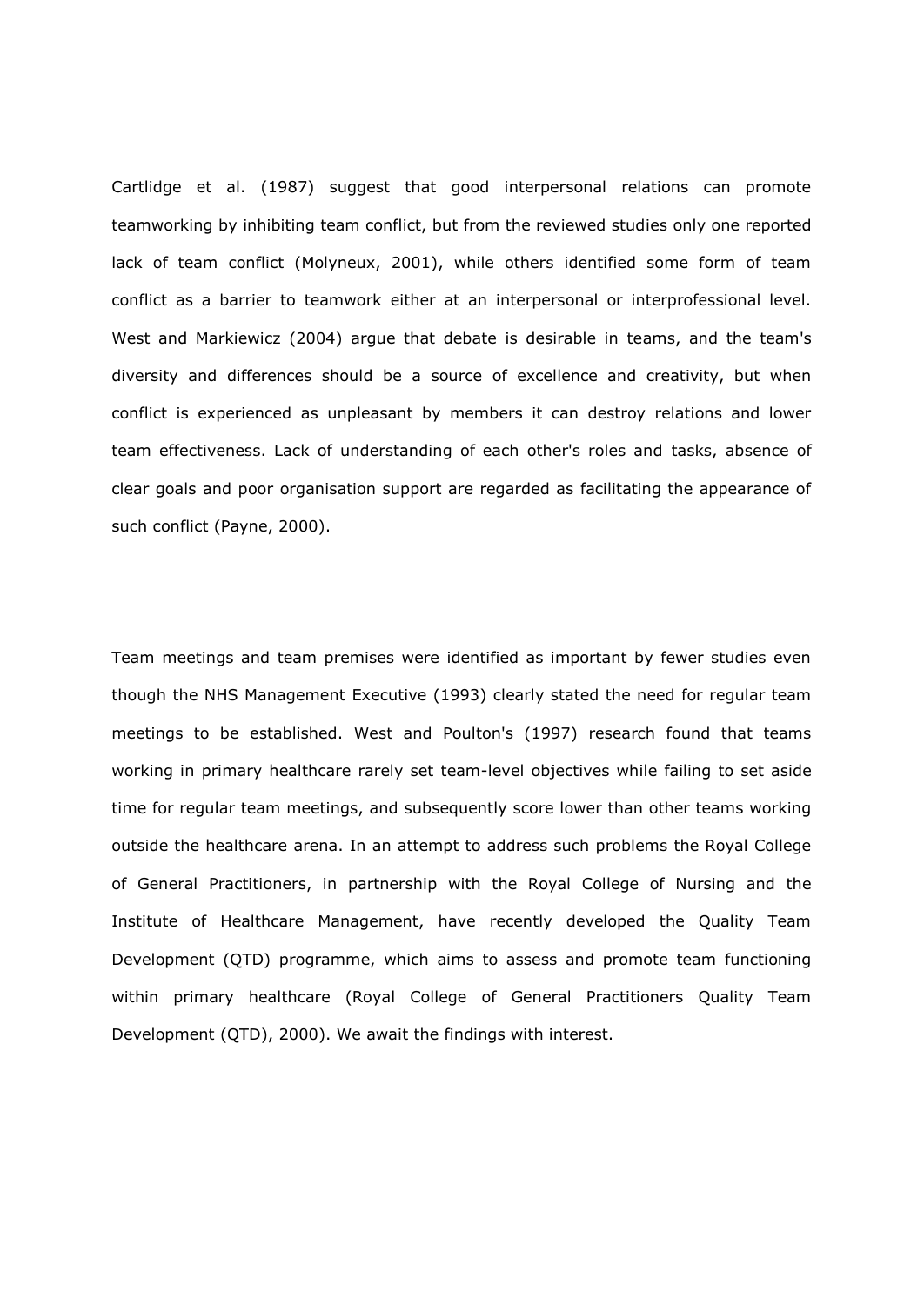Support for innovation, a process of developing new and improved ways of doing things, was identified as influencing teamworking in 60% of studies. West and Wallace (1991) advocated innovation in their report of an exploratory study of eight primary healthcare teams using questionnaires, achieving a 72% response, since they found that team innovativeness was highly associated with team collaboration and suggest the importance of these teams being innovative in order to be effective. West et al. (2005) continue to suggest that the quality of teamworking is powerfully related to team innovativeness. This is also advocated by the DH (2005), since it stated that primary healthcare must adapt to the changing healthcare system while highlighting the important role of innovation in achieving this.

A more surprising finding of this review was the low proportion of studies addressing issues of organisational responsibility such as rewarding team members for their efforts and establishing regular appraisal systems (audit). Whilst much attention has been given in exploring teams' internal processes, less thought is given to exploring how the wider organisations support and promote their teams. The importance of incentives seems to have been acknowledged by the DH since a recent publication (DH, 2005) reports that lack of systematic incentives for staff can lead to perverse outcomes and cause frustration and conflict for patients and staff. It continues by stating that the incentive system will need to be reviewed and adjusted so that rewards for individuals, teams, and organisations encourage desired outcomes for patients.

Experts in the area of teamwork suggest that audit and individual rewards provide a way of appraising team members and acknowledging their contribution while offering incentives for further improvement and increasing members' commitment towards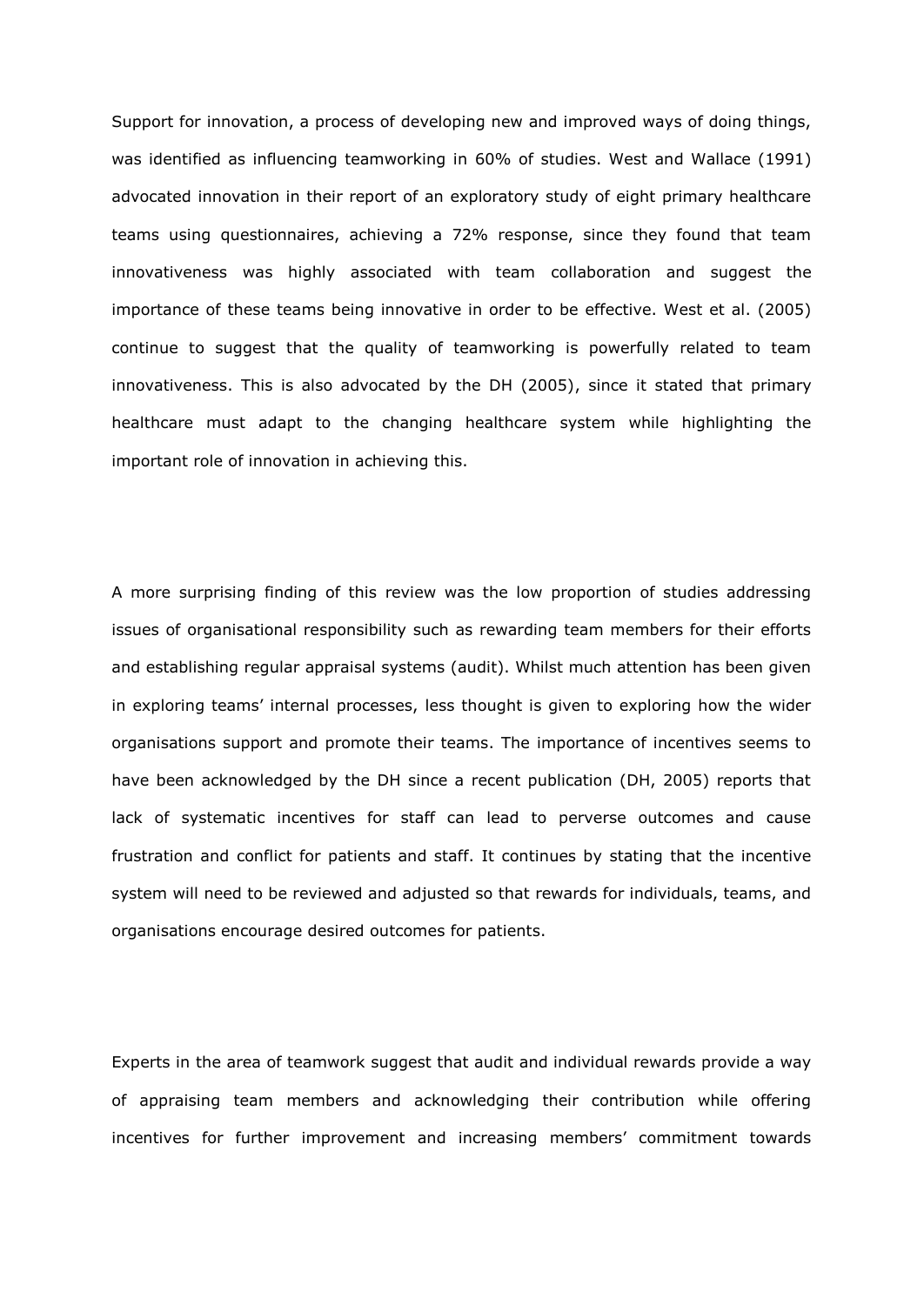achieving their team's goals (West and Markiewicz, 2004). Furthermore, recent research investigating human resource management practices in relation with organisational performance in 61 hospitals in England revealed that appraisal had the strongest relationship with patient mortality (West et al., 2002), with the bigger the extent and sophistication of appraisal systems used, the lower levels of patient mortality encountered. This finding highlights the importance of audit within healthcare and suggests that more research should be conducted in this area.

Importantly, this study reveals that despite continuous healthcare reforms, similar barriers exist in contemporary settings as those reported by earlier reviews (West and Slater, 1996; Borrill et al., 2001). We therefore question the type of support primary care practices have been receiving and to what extent this has been informed by research findings. Moreover, in attempting to improve practice, we question whether more financial investment in collaborative primary care practices is needed, or whether attention should be redirected to conducting more empirical work to identify other solutions and improving dissemination of research findings.

# **Implications for primary and community care team members**

Some barriers identified in this review, such as team size and base, may be out of nurses' control, but others may be more amenable to change. The Department of Health, 2004c and Department of Health, 2004d recent policies Agenda for Change and NHS Knowledge and Skills Framework have provided opportunities for nurse development. Both policies advocate nurses' role in supporting reward systems, innovation, and implementation of change. In addition, nurses could facilitate the development of team goals, audit and appraisal systems by grasping opportunities offered for greater occupational diversity. It remains to be seen how these changes will affect the interprofessional field of primary and community care.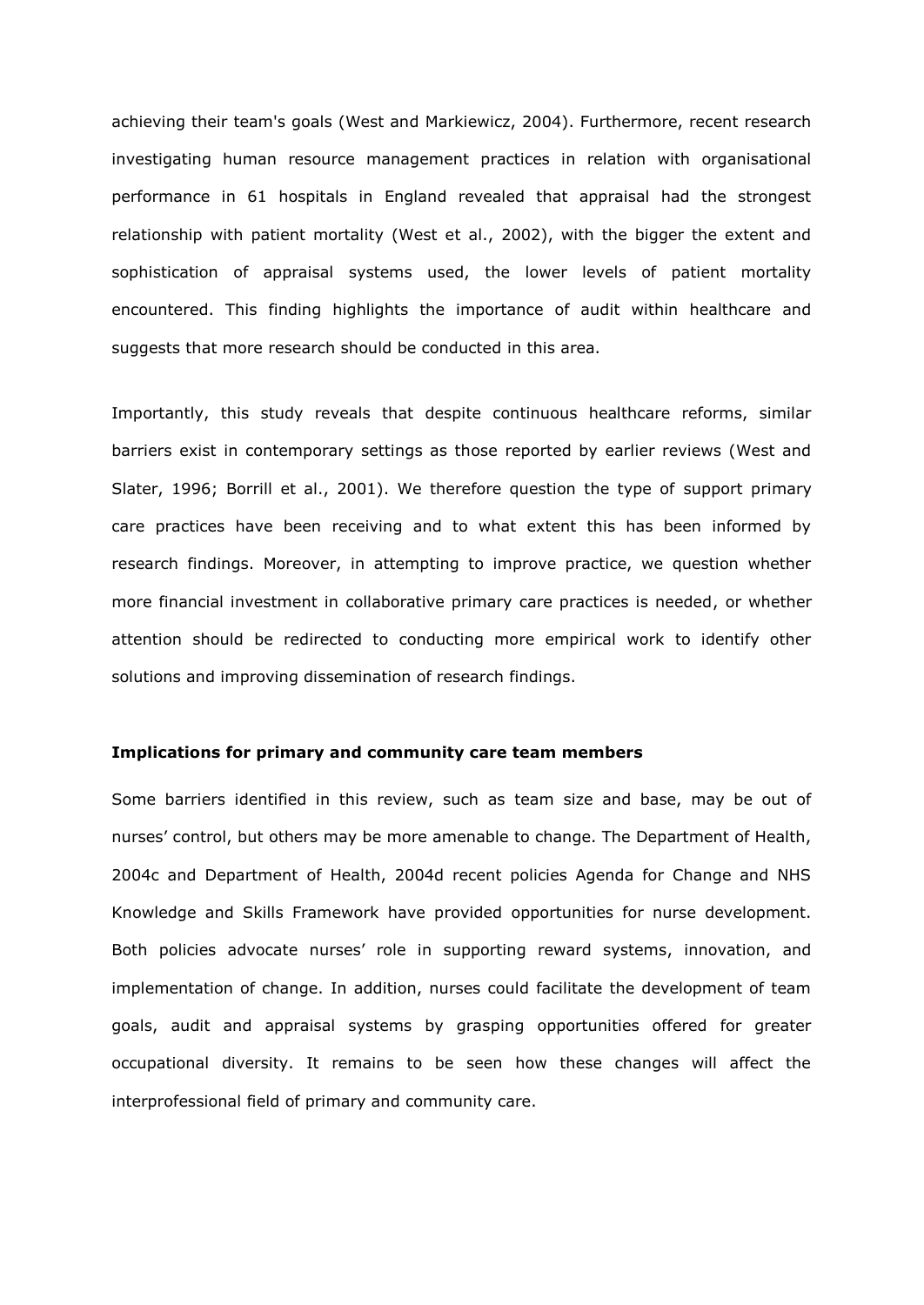Although team goals should be developed from within an interprofessional agenda, there is a tendency for the medical profession to assume a leadership role within primary and community healthcare teams and to dominate decision making and goal setting (Coombs, 2003; Riley et al., 2003; Shaw et al., 2005). Undoubtedly this input is vital at a patient level, although nursing professionals, as the largest professional group dealing with direct patient care, should place themselves in a position where their professional input is acknowledged both for patients' benefit and for the effective functioning of the interprofessional team.

Finally, drawing from the findings of the current review, we suggest that skilled facilitators with the requisite funding could prove useful in promoting equality of team members and resolving team conflicts. Funding for interprofessional education must increase, as when professionals engage in a process of learning from and about each other, positive stereotypes and relations are more likely to be fostered, which in turn may enhance the promotion of collaborative practices (WHO, 1988; Carpenter, 1995; Leathard, 2003). Organisational structures and strategies such as rewards systems must be aligned if team functioning is to be sustained, and training needs to be provided to enable healthcare professionals to gain the knowledge and skills required for effective teamworking.

## **Conclusion**

We conclude that the functions of interprofessional healthcare teams working in the 21st century are complex, being influenced by many interrelating factors. Governmental support for teamwork in healthcare is ongoing, although further work needs to be conducted at both a team and organisation level to ensure that enhancement and maintenance of teamwork leads to an improved quality of healthcare provision over the coming decades. Taking this review's suggestions into consideration may facilitate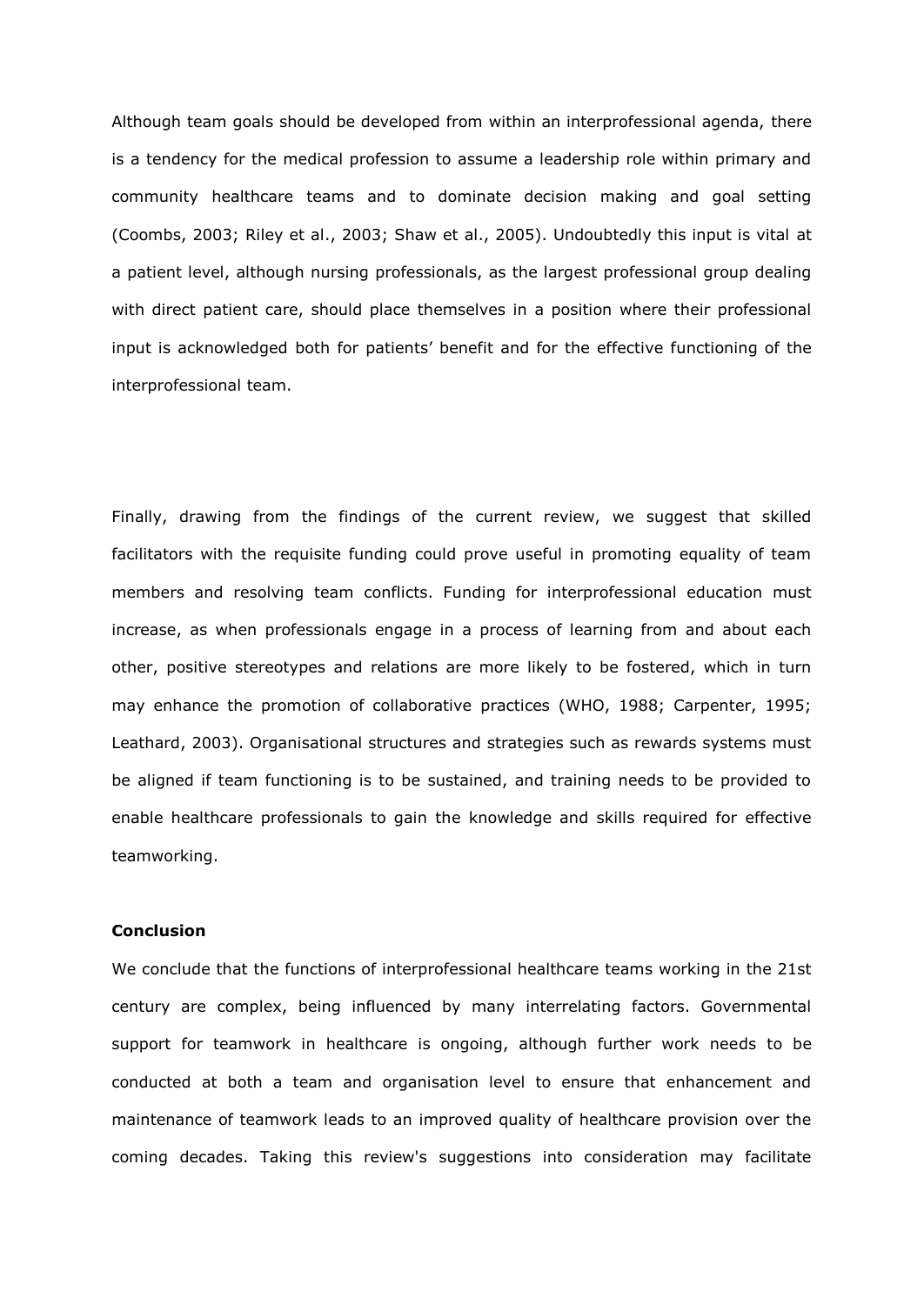healthcare teams' ability to meet the demands of an ever-changing healthcare system. Even though these suggestions might be substantial, the prospective benefits for health services provision and patients' wellbeing are well worth the pursuit.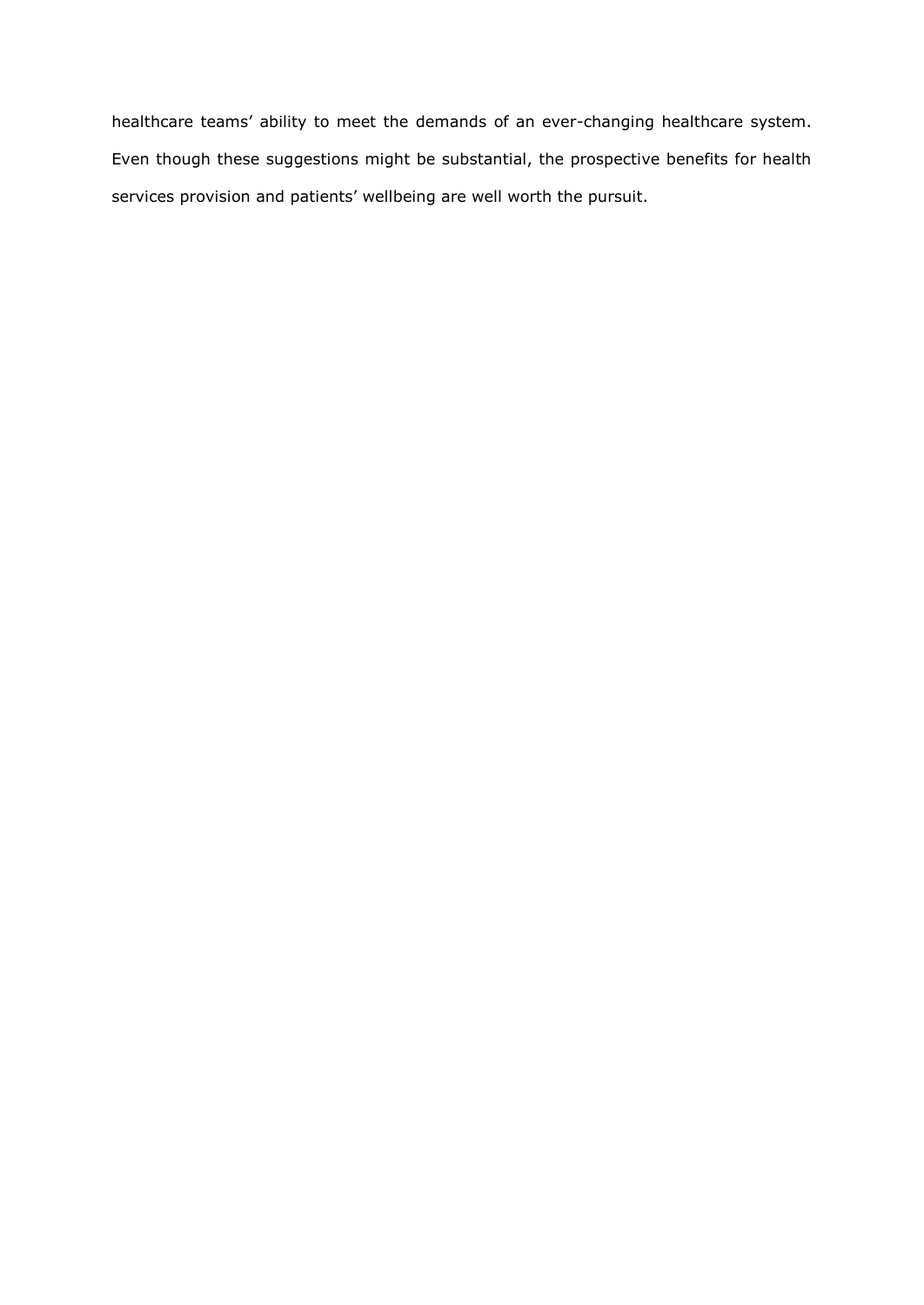#### **References**

Audit Commission, 1992. Homeward bound: A new Course for Community Health. HMSO, London

Bolton, S.C., 2004. A simple matter of control? NHS hospital nurses and new management. Journal of Management Studies 41 (2), 317-333

Borrill, C., West, M., Shapiro, D., Rees, A., 2000. Team working and effectiveness in health care. British Journal of Health Care Management 6 (8), 364-371

Borrill, C., Carletta, J.C., Carter, A., Dawson, J.F., Garrod, S., Rees, A., Richards, A., Shapiro, D., West, M., 2001. Team working and effectiveness in health care : findings from the Health Care Team Effectiveness Project. Aston, Aston Centre for Health Service Organisation Research, Aston University

Carpenter, J., 1995. Doctors and nurses: stereotypes and stereotype change in interprofessional education. Journal of Intrerprofessional Care 9 (2), 151-161

Cartlidge, A., Bond, J., Gregson, G., 1987. Interprofessional collaboration in primary health care. Nursing Times 83 (46), 45-48

Cashman, S.B., Reidy, P., Cody, K., Lemay, C.A., 2004. Developing and measuring progress toward collaborative, integrated, interdisciplinary health care teams. Journal of Interprofessional Care 18 (2), 184-196

Colaizzi, P., 1978. Psychological research as the phenomenologist views it. Cited in Valle, R., and King, M., 1978. Existential Phenomenological Alternatives for Psychology. Oxford University Press, New York

Cook, G., Gerrish, K., Clarke, C., 2001. Decision-making in teams: issues arising from two UK evaluations. Journal of Interprofessional Care 15 (2), 141-151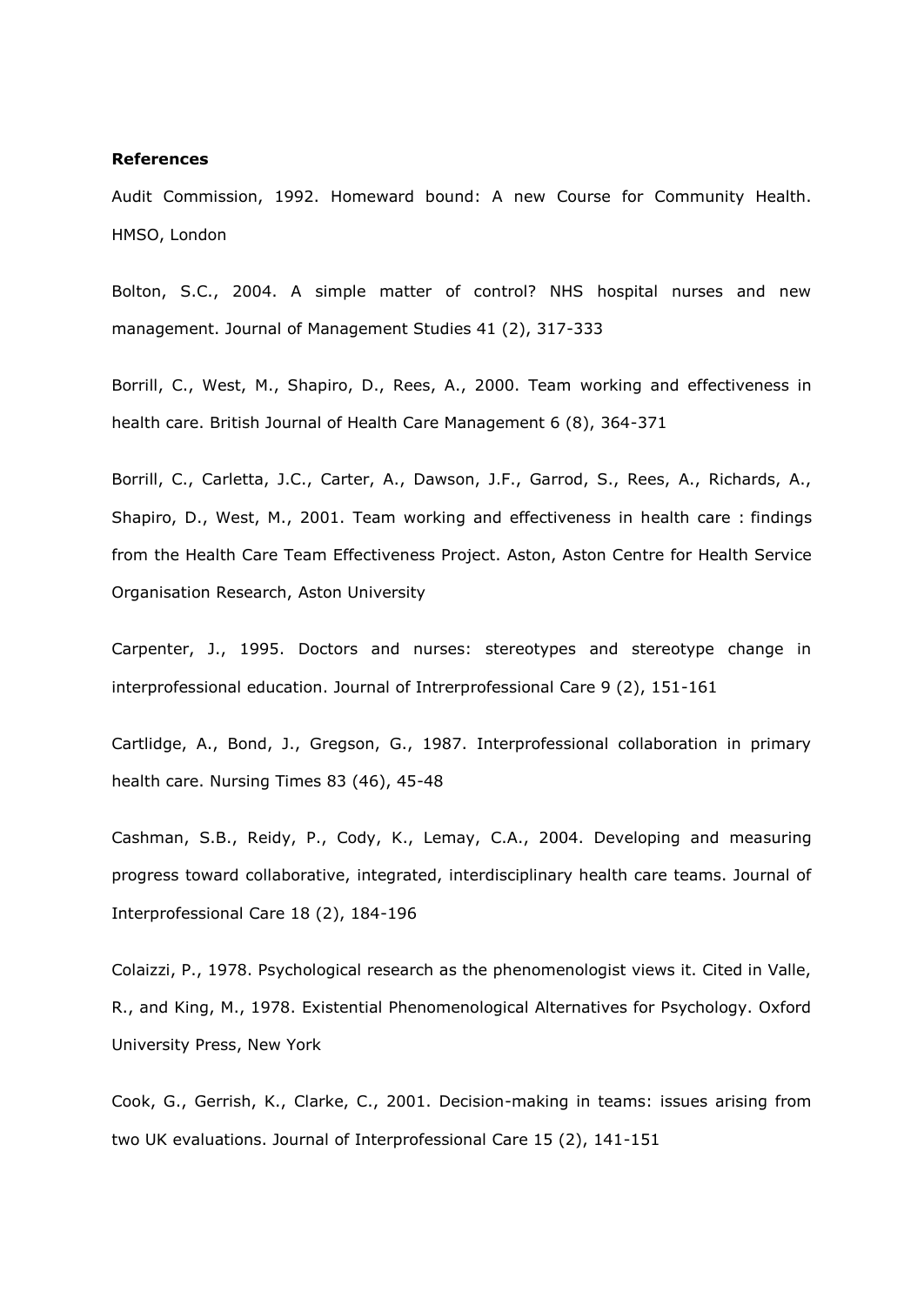Coombs, M., 2003. Power and conflict in intensive care clinical decision making. Intensive and Critical Care Nursing 19 (3), 125-135

Cooper, H., 1998. Synthesizing Research. SAGE, London

Department of Health, 1987. Promoting Better Health. HMSO, London

Department of Health, 1996. Primary Care: Delivering the Future. The Stationery Office, London

Department of Health, 2004<sup>a</sup>. The NHS Improvement Plan. Putting People at the Heart of Public Services. Department of Health, London

Department of Health, 2004<sup>b</sup>. Choosing Health: Making Healthier Choices Easier. Department of Health, London

Department of Health, 2004<sup>c</sup>. Agenda for Change: Final Agreement. Department of Health, London

Department of Health, 2004<sup>d</sup>. The NHS Knowledge and Skills Framework. Department of Health, London

Department of Health, 2005. Creating a Patient - led NHS. Delivering the NHS Improvement Plan. Department of Health, London

Department of Health and Social Security, 1981. The Primary Health Care Team. Report of a Joint Working Group of the Standing Medical Advisory Committee and the Standing Nursing and Midwifery Advisory Committee. (The Harding Report). HMSO, London

Dieleman, S.L., Farris, K.B., Feeny, D., Johnson, J.A., Tsuyuki, R.T., Brilliant, S., 2004. Primary health care teams: team members' perceptions of the collaborative process. Journal of Interprofessional Care 18 (1), 75-78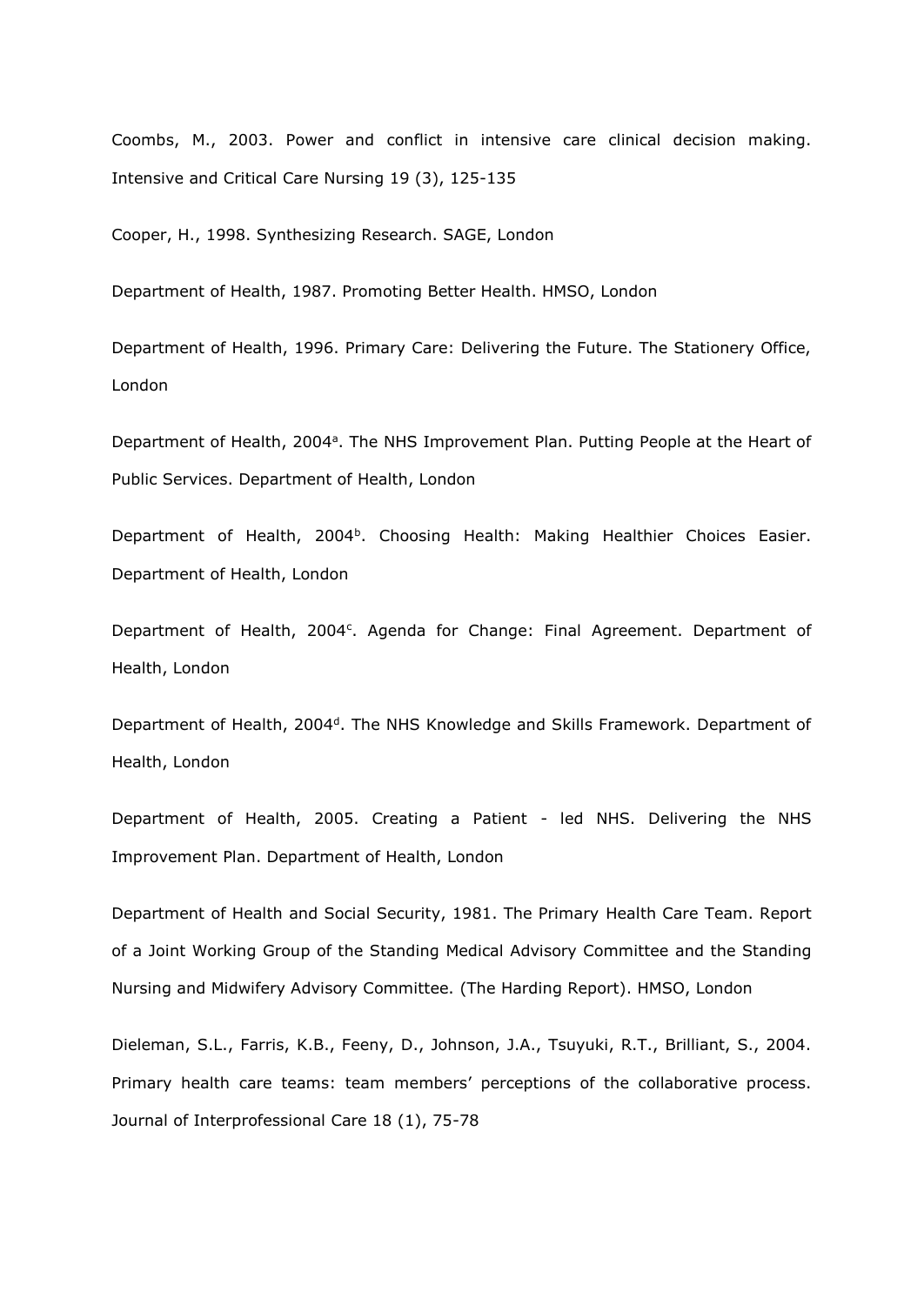Dixon-Woods, M., Agarwal, S., Jones, D., Young, B., Sutton, A., 2005. Synthesising qualitative and quantitative evidence: a review of possible methods. Journal of Health Services Research Policy 10 (1), 45-53

Elston, S., Holloway, I., 2001. The impact of recent reforms in the UK on interprofessional working in primary care centres. Journal of Interprofessional Care 15, 19-27

Field, R., West, M., 1995. Teamwork in primary health care: 2. perspectives from practices. Journal of Interprofessional Care 9 (2), 123-130

Gilmore, M., Bruce, N., Hunt, M., 1974. The Work of the Nursing Team in General Practice. Council of the Training of Health Visitors, London

Hallett, C., 1995. Understanding the phenomenological approach to research. Nurse Researcher 3 (2), 55-65

Hallett, C., and Birchall, E., (1992) Co-ordination and Child Protection. HMSO, London

Hanafin, S., Cowley, S., 2003. Multidisciplinary communication in the Irish public health nursing service: a study. British Journal of Community Nursing 8 (12), 544-549

Hart, C., 2001. Doing a Literature Search. SAGE, London

Hein, S.F., Austin, W.J., 2001. Empirical and hermeneutic approaches to phenomenological research in psychology: a comparison. Psychological Methods 6(1), 3- 17

Henneman, E.A., Lee, J.L., Cohen, J.I., 1995. Collaboration: a concept analysis. Journal of Advanced Nursing 21, 103-109

Hilton, R.W., 1995. Fragmentation within interprofessional work. Journal of Interprofessional Care 9 (1), 33-39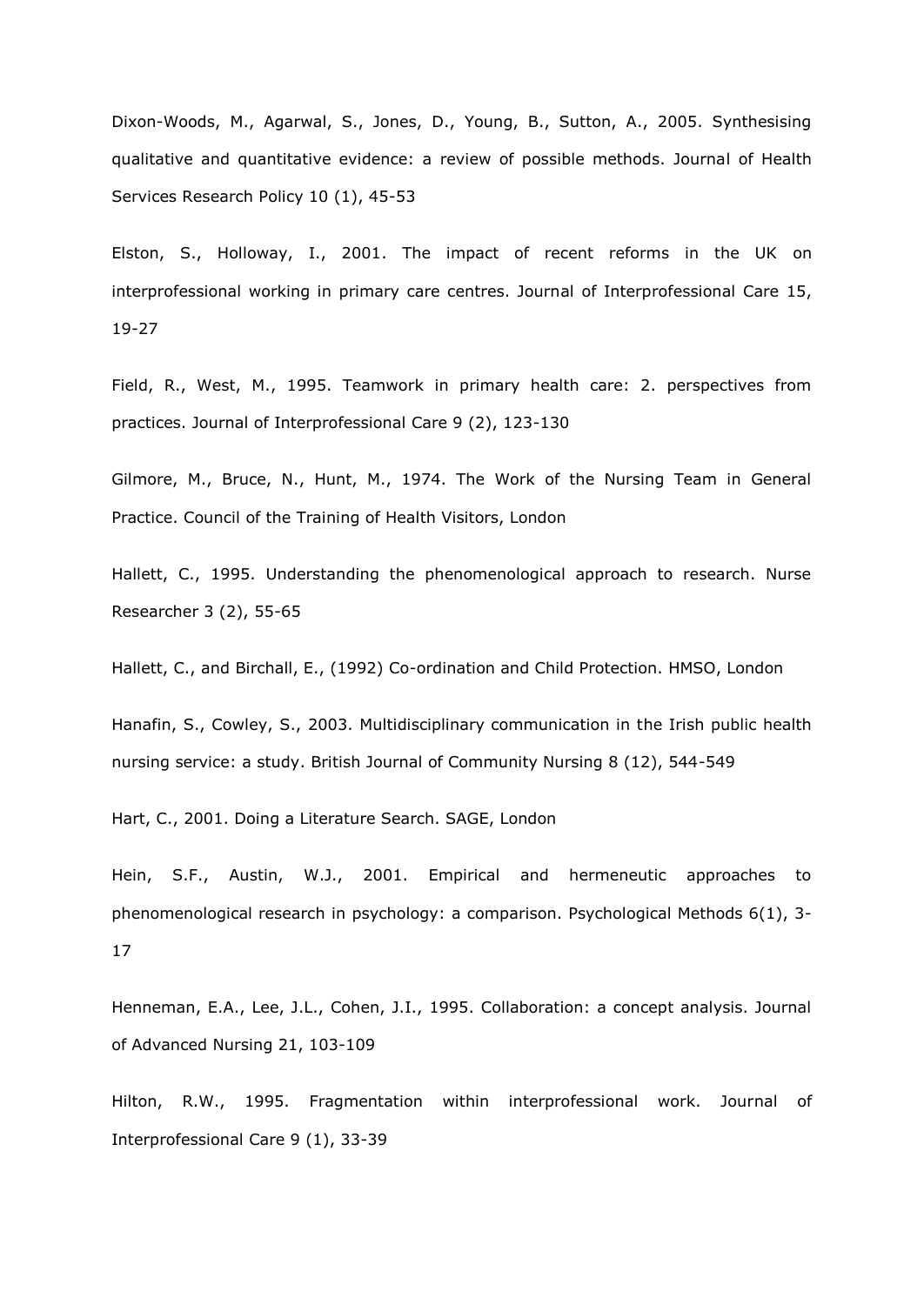Kociszewski, C., 2004. Spiritual care: a phenomenologic study of critical care nurses. Heart and Lung 33 (6), 401-411

Leathard, A., 2003. Interprofessional Collaboration. Brunner-Routledge, London

Mariano, C., 1989. The case for interdisciplinary collaboration. Nursing Outlook 37 (6), 285-288

Milne, M.A., 1980. Training for team care. Journal of Advanced Nursing 5, 579-589

Molyneux, J., 2001. Interprofessional teamworking: what makes teams work well?. Journal of Interprofessional Care 15 (1), 30-35

NHS Management Executive, 1993. New World, New Oppurtunities. Department of Health, London

Øvretveit, J., Mathias, P., Thompson, T., 1997. Interprofessional Working for Health and Social Care. Macmillan Press, London

Payne, M., 2000. Teamwork in Multiprofessional Care. Palgrave, London

Pietroni, P., 1992. Towards reflective practice- the languages of health and social care. Journal of Interprofessional Care 1, 7-16

Poulton, B., West, M., A., 1999. The determinants of effectiveness in primary health care teams. Journal of Interprofessional Care 13 (1), 7-18

Poulton, B., West, M., 1993. Effective multidisciplinary teamwork in primary health care. Journal of Advanced Nursing 18, 918-925

Riley, J., Harding, G., Meads, G., Underwood, M., Carter, Y., 2003, An evaluation of personal medical services: the times they are a changin'. Journal of Interprofessional Care 17 (2), 127-139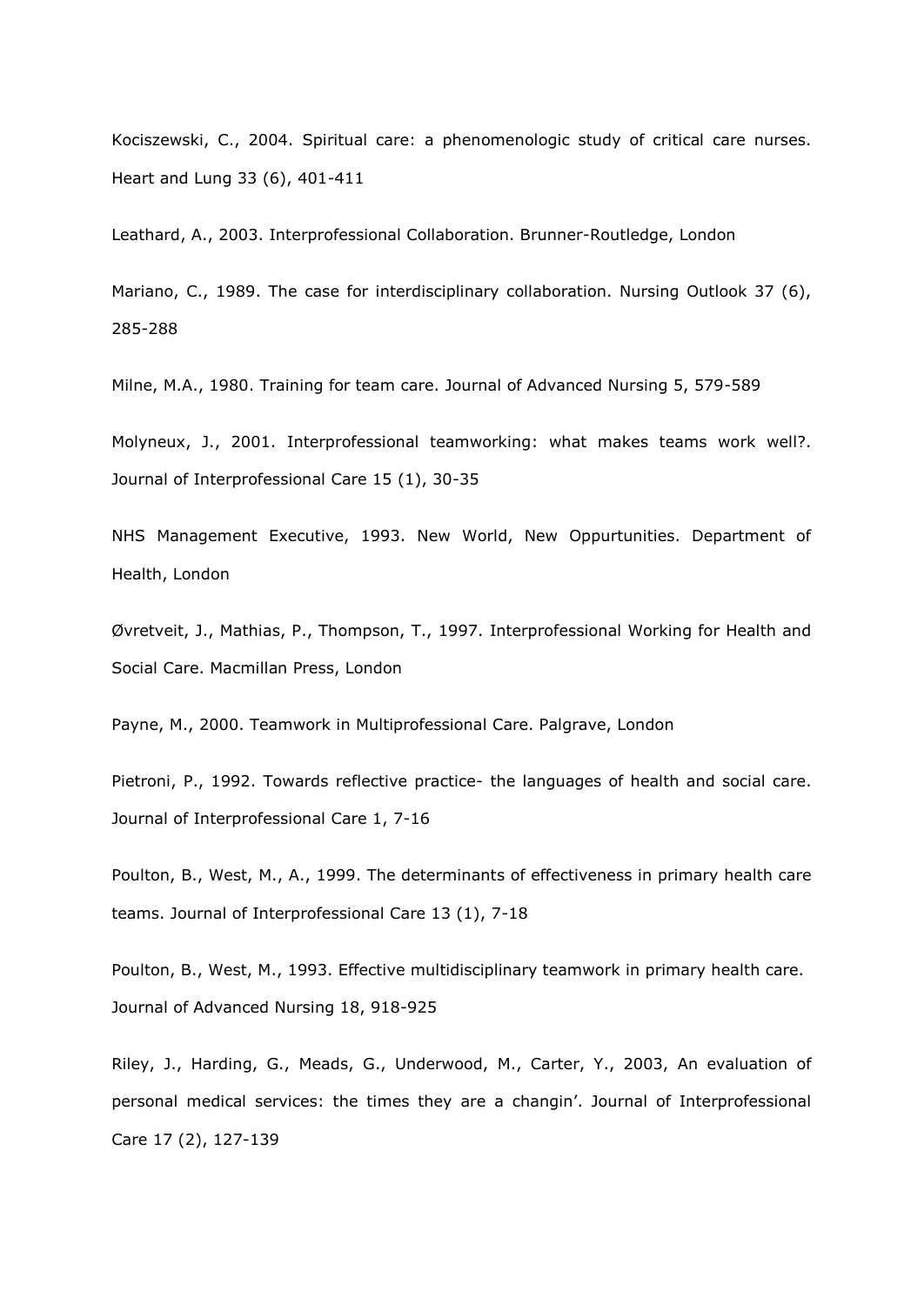Royal College of General Practitioners Quality Team Development (QTD) program. [online]. Available: http://www.rcqp.org.uk/qtd. [accessed 10.07.05]

Rutherford, J., McArthrur, M., 2004. A qualitative account of the factors affecting teamlearning in primary care. Education for Primary Care 15, 352-360

Shaw, A., de Lusignan, S., Rowlands, G., 2005. Do primary care professionals work as a team. Journal of Interprofessional Care 19 (4), 396-405

Standing Medical Advisory Committee, 1963. The Field Work of the Family Doctor.(Gillie Report). HMSO, London

Williams, G., Laungani, P., 1999. Analysis of teamwork in an NHS community trust: an empirical study. Journal of Interprofessional Care 13, 19-28

West, M.A., Borrill, C., Dawson, J., Scully, J., Carter, M., Anelay, S., Patterson, M., Waring, J., 2002. The link between the management of employees and patient mortality in acute hospitals. International Journal of Human Resource Management 13 (8), 1299- 1310

West, M.A., Markiewicz, L., 2004. Building Team-Based Working. BPS Blackwell, Oxford

West, M.A., Poulton, B.C., 1997. A failure of function: teamwork in primary health care. Journal of Interprofessional Care 4 (11), 205-216

West, M.A., Slater, J., 1996. Teamworking in Primary Health Care. Health Education Authority, London

West, M.A., Tjosvold, D., Smith, K.G., 2005. The essentials of teamworking. John Willey and Sons, Chichester

West, M.A., Wallace, M., 1991. Innovation in health care teams. European Journal of Social Psychology 21, 303-315

World Health Organisation, 1978. Declaration of Alma-Ata. International Conference on

Primary Health Care. WHO, Alma-Ata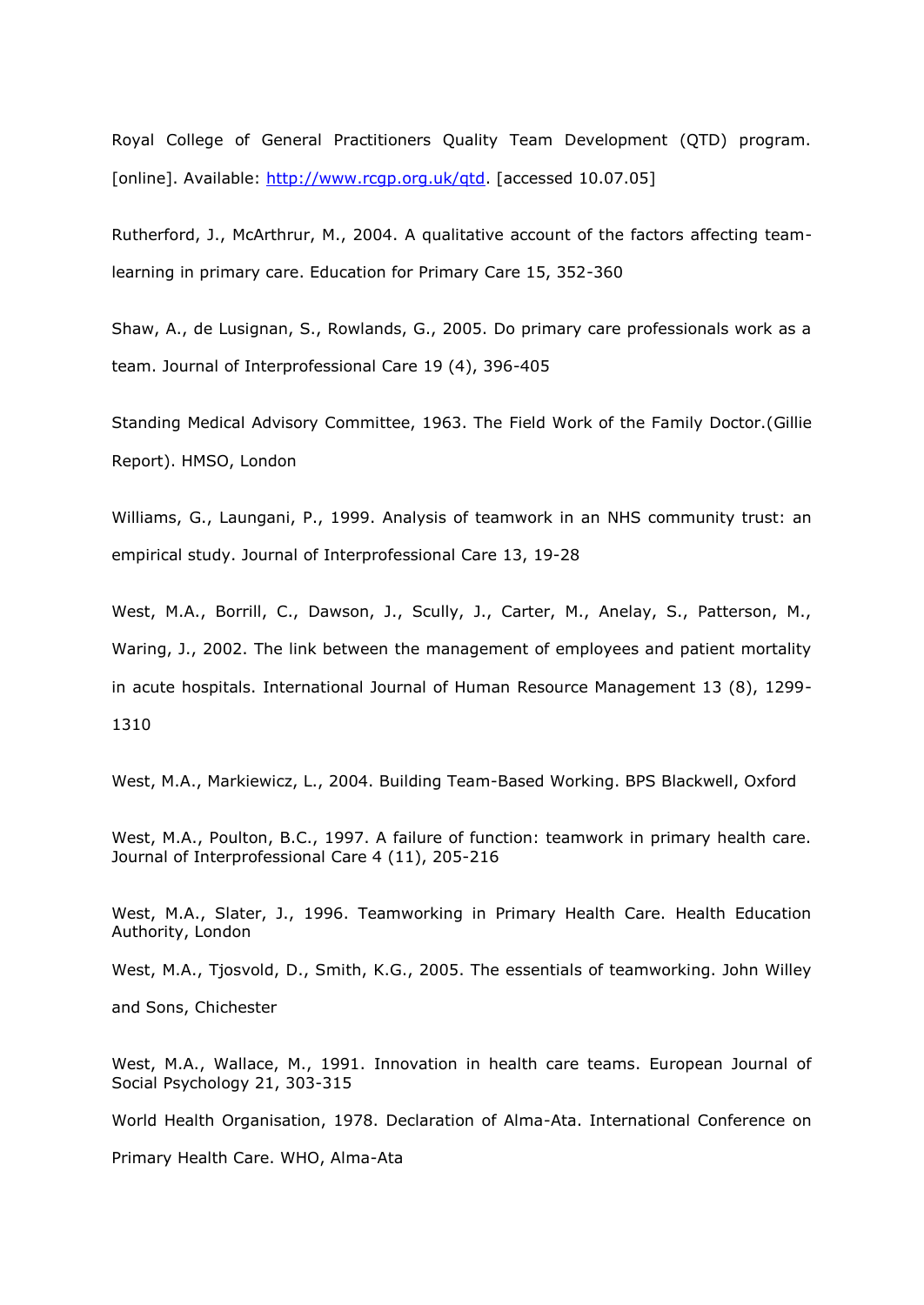World Health Organisation, 1988. Learning Together to Work Together for Health. WHO, Geneva

Wiles, R., Robinson, J., 1994. Teamwork in primary care: the views and experiences of nurses, midwives and health visitors. Journal of Advanced Nursing 20, 324-330

Zimmerman, J.E., Shortell, S.M., Rousseau, D.M., Duffy, J.D., Gillies, R.R., Knaus, W.A., 1993. Improving intensive care: observations based on organizational case studies in nine intensive care units. Critical Care Medicine 21 (10), 1443-145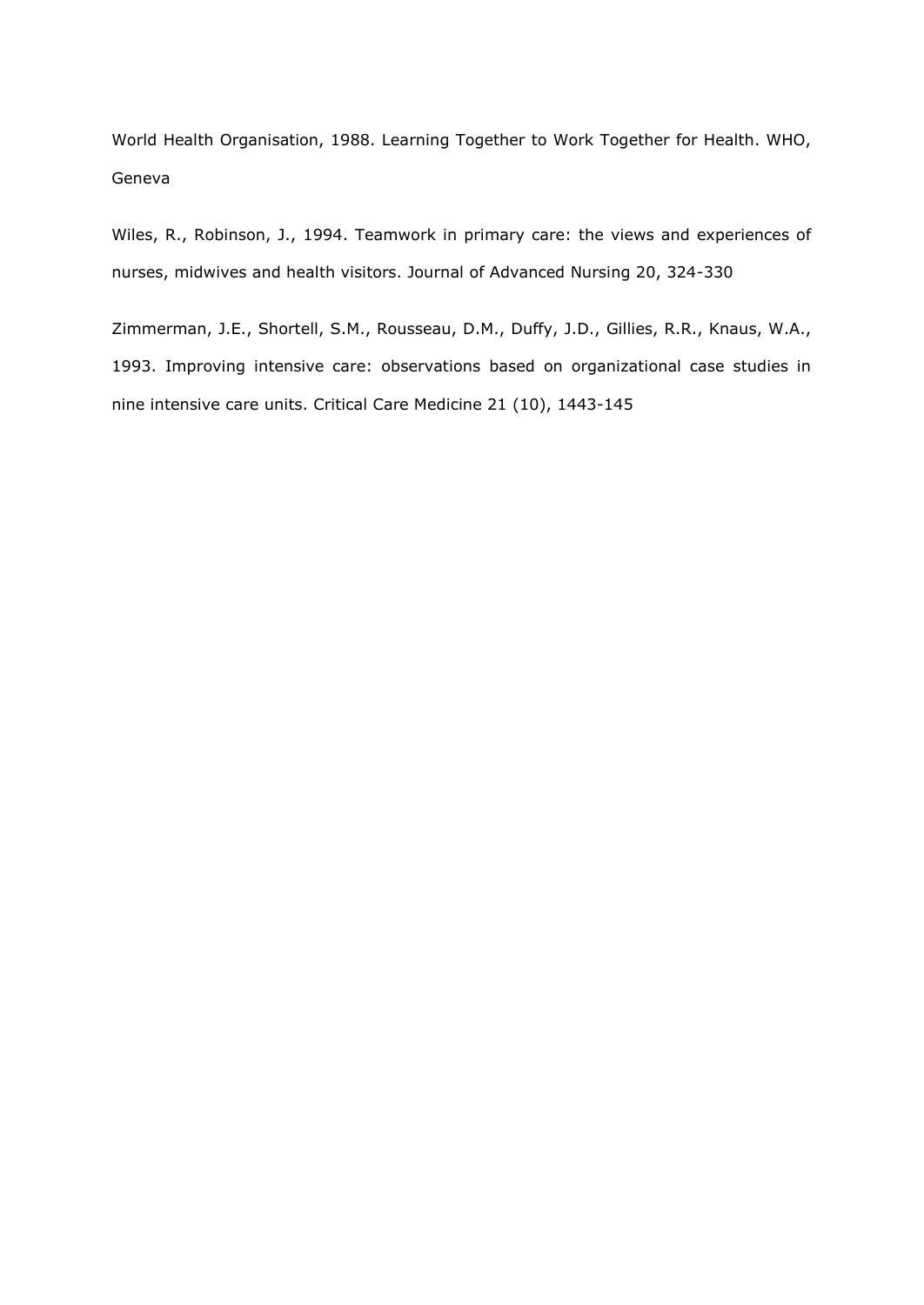Figure 1: Success proportion of each search method.

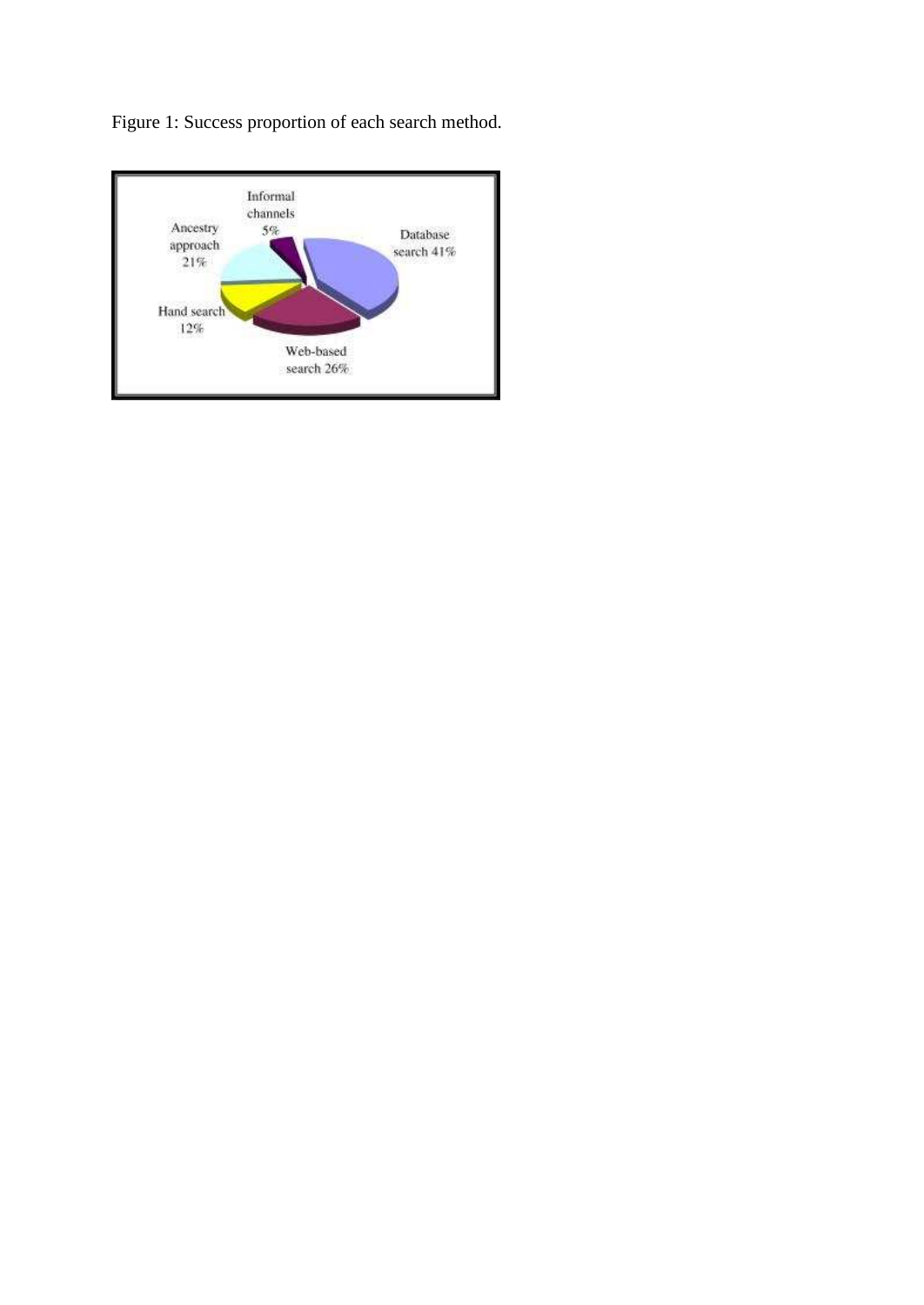# Table 1: Search strategy used

| Stage 1                                                                                                                   | Stage 2                                                                                               | Stage 3                                                                |
|---------------------------------------------------------------------------------------------------------------------------|-------------------------------------------------------------------------------------------------------|------------------------------------------------------------------------|
| Search terms used                                                                                                         |                                                                                                       |                                                                        |
| Interprofessional<br>Multidisciplinary<br>Interdisciplinary<br>Inter-professional<br>Combined with Boolean<br>operator OR | Team<br>Teams<br>Teamworking<br>Co-operation<br>Collaboration<br>Combined with Boolean<br>operator OR | Primary care<br>Community care<br>Combined with Boolean<br>operator OR |
| Results. Stage 1                                                                                                          | Results, Stage 2                                                                                      | Results Stage 3                                                        |
|                                                                                                                           | Combined with Boolean operator AND                                                                    |                                                                        |
|                                                                                                                           |                                                                                                       |                                                                        |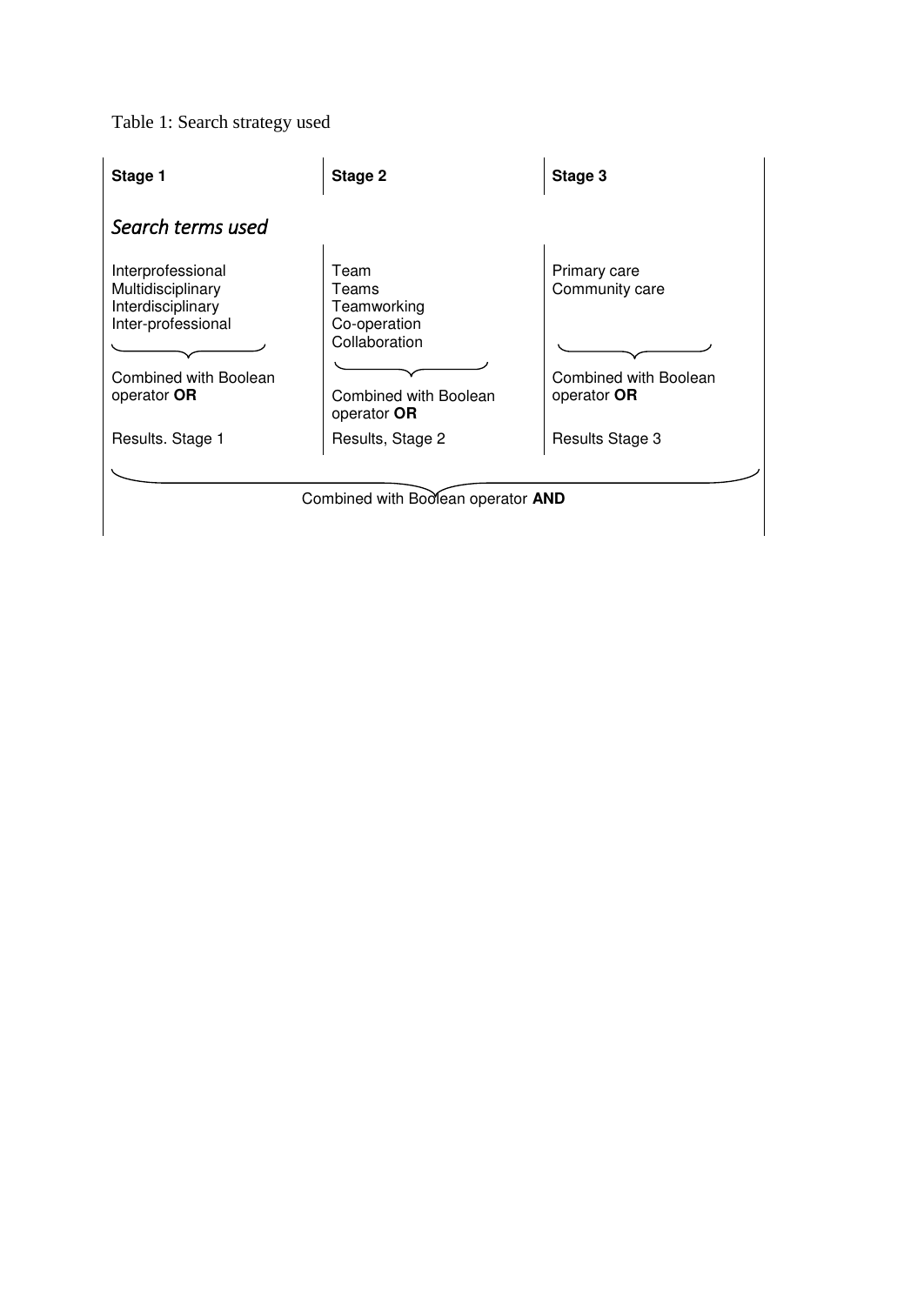| <b>Author(s)</b>                | <b>Study aims</b>                                                                                                                                                          | <b>Methodology</b>                                                                       | <b>Setting</b> | <b>Sample</b>                   | <b>Findings</b>                                                                                                                                                                           |
|---------------------------------|----------------------------------------------------------------------------------------------------------------------------------------------------------------------------|------------------------------------------------------------------------------------------|----------------|---------------------------------|-------------------------------------------------------------------------------------------------------------------------------------------------------------------------------------------|
|                                 |                                                                                                                                                                            |                                                                                          |                | 133 Healthcare<br>professionals | Five topics emerged as<br>important to teamworking: team<br>identity; leadership; access to<br>GP; philosophies of care; team<br>members' roles and<br>responsibilities                   |
|                                 | To examine the various                                                                                                                                                     |                                                                                          |                | (20 General practitioners,      | Limitations:                                                                                                                                                                              |
| Wiles and<br>Robinson<br>(1994) | members of the nursing<br>profession's views and<br>experiences of teamwork<br>and the extent to which<br>these have been affected<br>by recent changes to<br>primary care | Qualitative study<br>based on interviews<br>using a semi-<br>structured<br>questionnaire | Primary care   | 20 Practice nurses,             | Possible bias through choice of<br>participant for interview. One<br>representative from each<br>professional group was<br>interviewed, this choice being<br>made by the practice manager |
|                                 |                                                                                                                                                                            |                                                                                          |                | 20 Receptionists,               | The data were analysed<br>manually but details of the<br>method used are not provided                                                                                                     |
|                                 |                                                                                                                                                                            |                                                                                          |                | 20 Practice managers,           |                                                                                                                                                                                           |
|                                 |                                                                                                                                                                            |                                                                                          |                | 19 District nurses,             |                                                                                                                                                                                           |
|                                 |                                                                                                                                                                            |                                                                                          |                | 17 Health visitors,             |                                                                                                                                                                                           |
|                                 |                                                                                                                                                                            |                                                                                          |                | 17 Midwives)                    |                                                                                                                                                                                           |
| Field and<br>West               | To explore attitudes to                                                                                                                                                    | Qualitative study                                                                        |                |                                 | 96 Members of PHCT in six Three topics were identified as<br>change, team working and using semi-structured Primary care practices (including practice issues for poor teamworking:       |

[\(1995\)](http://www.sciencedirect.com/science/article/pii/S0020748907000375#bib23)  team building

interviews

Primary care practices (including practice nurses, managers, doctors, issues for poor teamworking: hailure to set aside time for nurses, managers, doctors, failure to set aside time for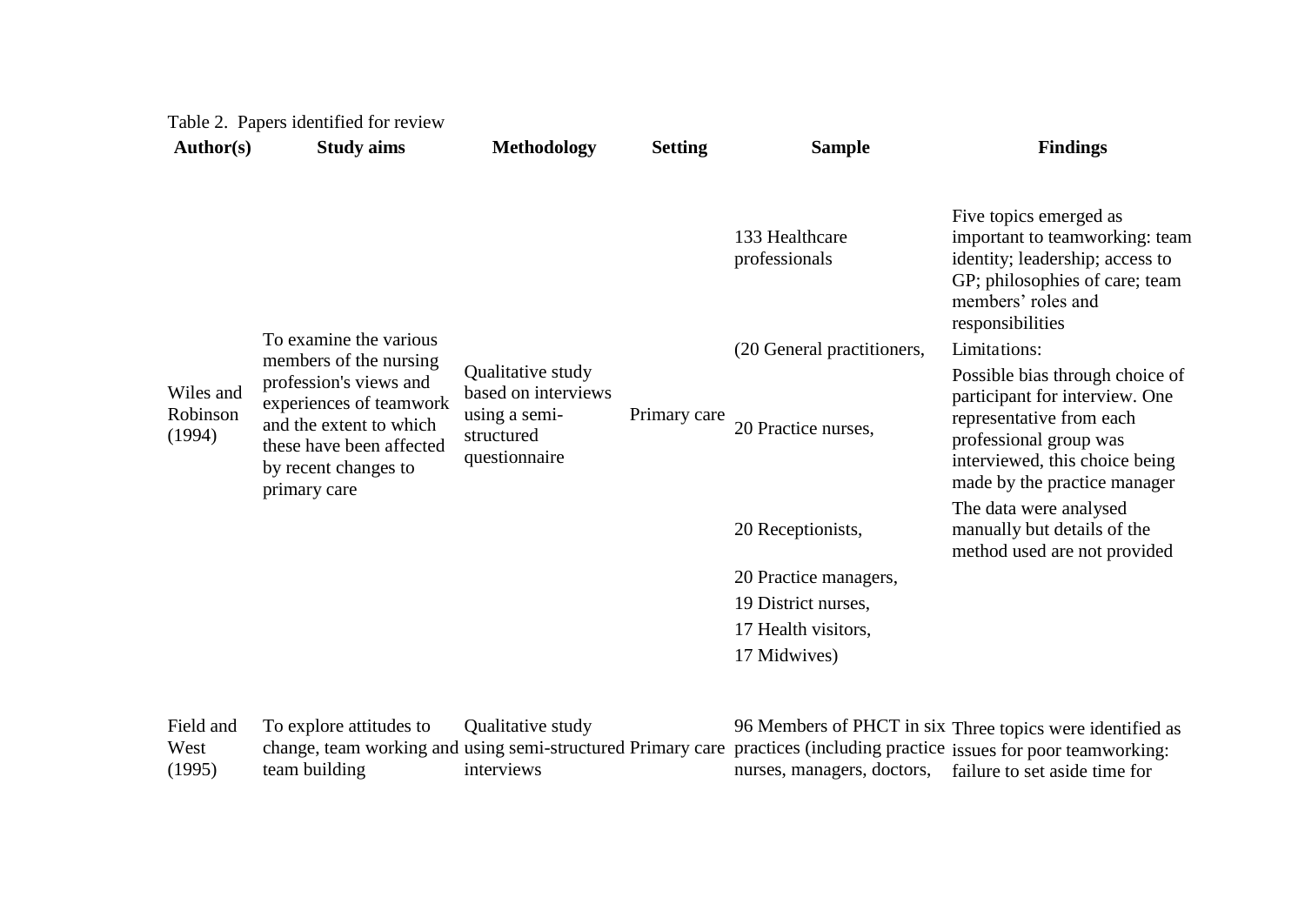| Author(s) | <b>Study aims</b> | <b>Methodology</b> | <b>Setting</b> | <b>Sample</b>                                                                                                                                                                        | <b>Findings</b>                                                                                                                                                                                              |
|-----------|-------------------|--------------------|----------------|--------------------------------------------------------------------------------------------------------------------------------------------------------------------------------------|--------------------------------------------------------------------------------------------------------------------------------------------------------------------------------------------------------------|
|           |                   |                    |                | receptionists, secretaries,<br>cleaners, chiropodist,<br>interpreter, counsellor,<br>dispenser, health visitors,<br>district nurses, midwives,<br>school nurse and social<br>worker) | regular meetings, to define<br>objectives, clarify roles and<br>handle change; differences in<br>status, power, and assertiveness<br>among team members; the<br>assumption that the GPs were<br>team leaders |
|           |                   |                    |                |                                                                                                                                                                                      | Limitations:                                                                                                                                                                                                 |
|           |                   |                    |                |                                                                                                                                                                                      | Reliability and validity of the<br>study are not addressed                                                                                                                                                   |
|           |                   |                    |                |                                                                                                                                                                                      | No details of interview structure<br>or method of data analysis                                                                                                                                              |

| West<br>(1999) | Poulton and $\frac{To \exp{0}}{d}$ determinants of<br>effectiveness in primary<br>healthcare teams | Survey approach<br>using postal<br>questionnaires | Primary care | 528 Members of 68 PHCTs     | Shared objectives, participation,<br>and support for innovation were<br>the best predictors of overall<br>effectiveness, with shared |
|----------------|----------------------------------------------------------------------------------------------------|---------------------------------------------------|--------------|-----------------------------|--------------------------------------------------------------------------------------------------------------------------------------|
|                |                                                                                                    |                                                   |              | (106 General practitioners, | objectives having the biggest                                                                                                        |

single effect on PHCT effectiveness. No significant relationships were found between team size, team tenure,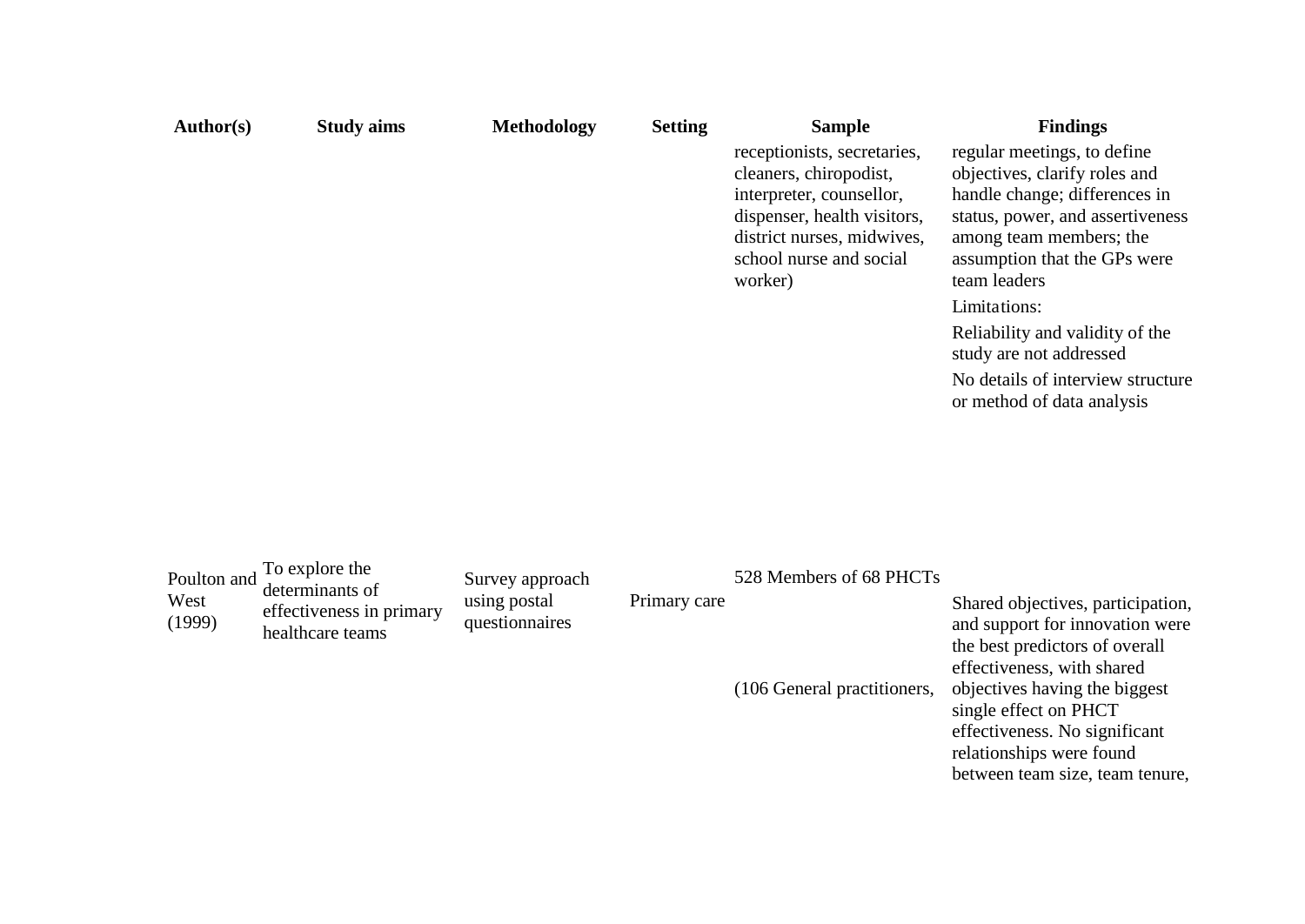| <b>Author(s)</b> | <b>Study aims</b> | Methodology | <b>Setting</b> | <b>Sample</b>                                                    | <b>Findings</b>                                                  |
|------------------|-------------------|-------------|----------------|------------------------------------------------------------------|------------------------------------------------------------------|
|                  |                   |             |                |                                                                  | and fund-holding status and<br>team effectiveness                |
|                  |                   |             |                | 63 Health visitors,                                              | Limitations:                                                     |
|                  |                   |             |                | 44 District nurses,                                              | Details of random sampling are.<br>not provided                  |
|                  |                   |             |                | 56 Practice nurses,                                              | Due to quantitative nature of the                                |
|                  |                   |             |                | 118 Receptionists,                                               | study, in depth examination of<br>internal processes that affect |
|                  |                   |             |                | 42 Practice managers,                                            | teams with high and low<br>effectiveness was not possible        |
|                  |                   |             |                | 99 others, e.g. midwives,<br>counsellors, psychiatric<br>nurses) |                                                                  |

|        | To investigate how                                                                                                                                                                             |                                             |                               | Primary care 3832 Members of |
|--------|------------------------------------------------------------------------------------------------------------------------------------------------------------------------------------------------|---------------------------------------------|-------------------------------|------------------------------|
| (2000) | Borrill et al. teamworking processes<br>contribute to the<br>effectiveness of teams and study<br>which team<br>characteristics make a<br>critical contribution to the<br>effective delivery of | Questionnaire survey<br>as part of a larger | Community<br>mental<br>health | 100 PHCTs                    |

Teams with clear objectives, higher levels of participation, emphasis on quality and support for innovation provide effective healthcare. Moreover, clear leadership contributed to effective team processes while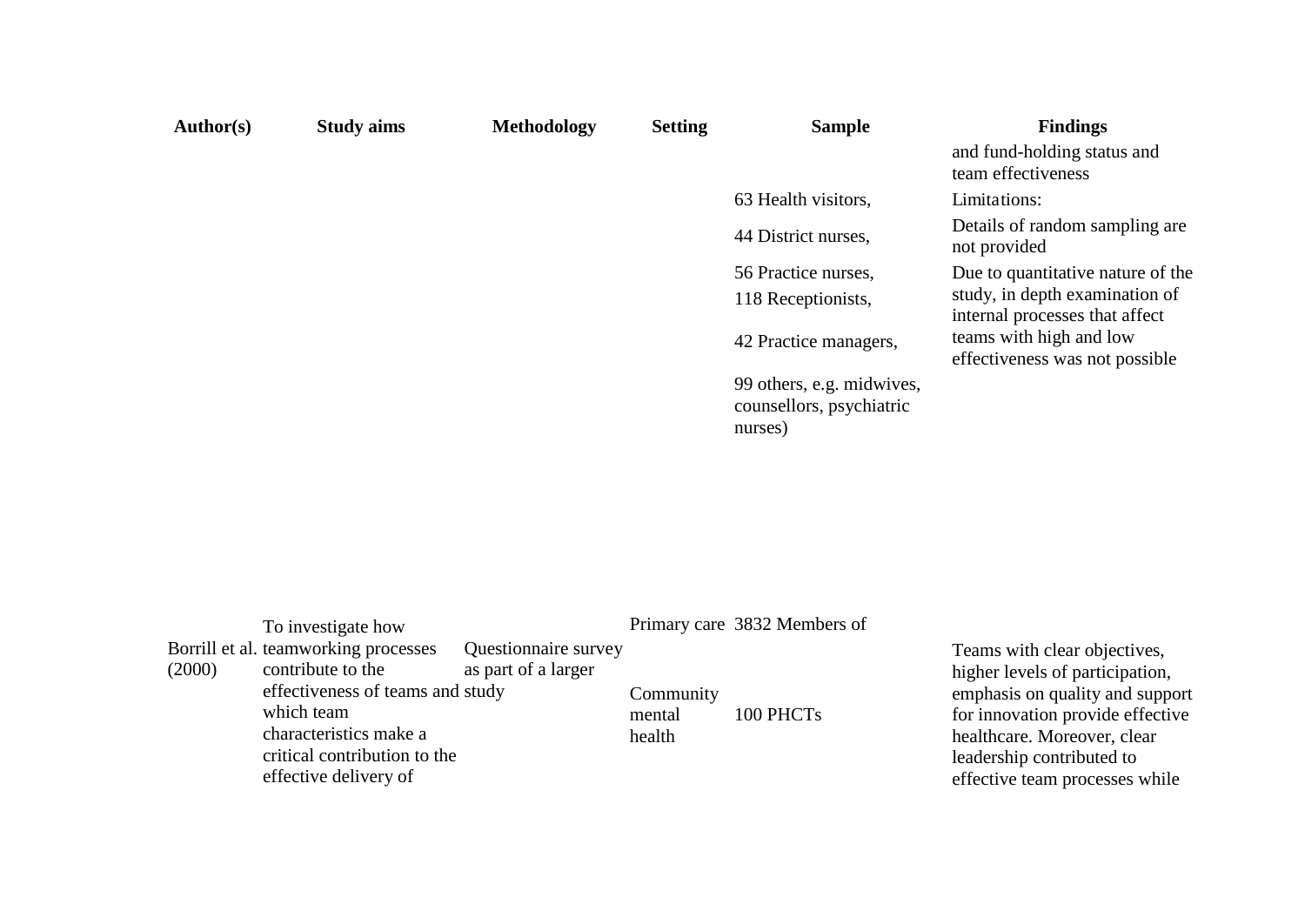| Author(s)             | <b>Study aims</b>                                                                                                                                                      | <b>Methodology</b>                   | <b>Setting</b>    | <b>Sample</b>                                               | <b>Findings</b>                                                                                                                                                                                                                                                                                        |
|-----------------------|------------------------------------------------------------------------------------------------------------------------------------------------------------------------|--------------------------------------|-------------------|-------------------------------------------------------------|--------------------------------------------------------------------------------------------------------------------------------------------------------------------------------------------------------------------------------------------------------------------------------------------------------|
|                       | healthcare                                                                                                                                                             |                                      |                   |                                                             | regular team meetings were<br>associated with greater levels of<br>innovation                                                                                                                                                                                                                          |
|                       |                                                                                                                                                                        |                                      |                   | 113 CMHTs                                                   | Limitations:                                                                                                                                                                                                                                                                                           |
|                       |                                                                                                                                                                        |                                      |                   | 193 SHCTs                                                   | Precise details of the survey<br>respondents' professional group<br>were not provided                                                                                                                                                                                                                  |
|                       |                                                                                                                                                                        |                                      | Secondary<br>care | No details regarding<br>professional groups are<br>provided | Measurements for team<br>effectiveness are properly<br>referenced. However, more<br>details could have been<br>provided to enable a fuller<br>understanding of results                                                                                                                                 |
|                       |                                                                                                                                                                        |                                      |                   |                                                             | In-depth exploration is lacking<br>as this is a preliminary report                                                                                                                                                                                                                                     |
| Cook et al.<br>(2001) | To draw from findings of Action research<br>two evaluations of<br>teamworking<br>arrangements to illustrate<br>the impact of team<br>development on decision<br>making | using focus groups<br>and interviews | Community<br>care | One CMHT comprising 24<br>healthcare professionals          | Authors concluded that the<br>shared geographical location of<br>team members, the team's<br>autonomy, the holding of shared<br>goals, increased understanding<br>of each professional's role, and<br>the development of positive<br>interpersonal relations (e.g.<br>trust) facilitated both teams to |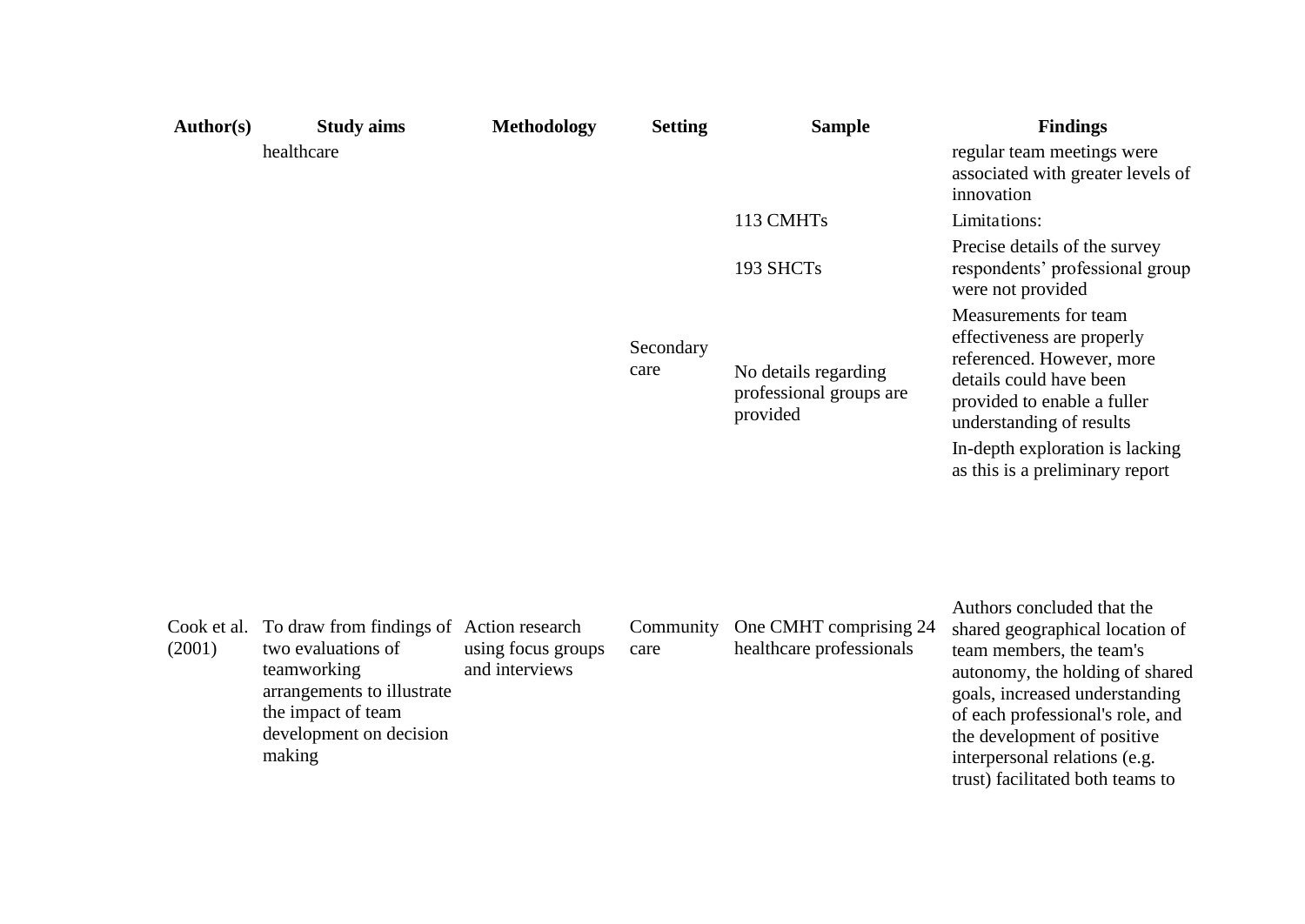| <b>Author(s)</b>   | <b>Study aims</b>                                                                                                                                   | <b>Methodology</b>                                               | <b>Setting</b> | <b>Sample</b>                                                                                           | <b>Findings</b><br>increase the speed and quality                                                                                                                                                                                             |
|--------------------|-----------------------------------------------------------------------------------------------------------------------------------------------------|------------------------------------------------------------------|----------------|---------------------------------------------------------------------------------------------------------|-----------------------------------------------------------------------------------------------------------------------------------------------------------------------------------------------------------------------------------------------|
|                    |                                                                                                                                                     |                                                                  |                |                                                                                                         | of decision making, increase<br>innovation, and provide a<br>client-centred quality health<br>service                                                                                                                                         |
|                    |                                                                                                                                                     |                                                                  |                | (7 Social workers,                                                                                      | Limitations:                                                                                                                                                                                                                                  |
|                    |                                                                                                                                                     |                                                                  |                | 4 Community psychiatric<br>nurses,                                                                      | Details of the professionals<br>comprising the ICNTs are not<br>provided                                                                                                                                                                      |
|                    |                                                                                                                                                     |                                                                  |                | 6 Community support<br>workers,                                                                         |                                                                                                                                                                                                                                               |
|                    |                                                                                                                                                     |                                                                  |                | 4 Health and social service<br>managers)                                                                |                                                                                                                                                                                                                                               |
|                    |                                                                                                                                                     |                                                                  |                | Six integrated community<br>nursing teams (ICNT). No<br>specific number of<br>professionals is provided |                                                                                                                                                                                                                                               |
|                    |                                                                                                                                                     |                                                                  |                |                                                                                                         |                                                                                                                                                                                                                                               |
| Molyneux<br>(2001) | How and why co-<br>operative and positive<br>working relationships and<br>practices developed<br>within one<br>interprofessional<br>healthcare team | Qualitative study<br>using semi-structured setting<br>interviews | Hospital       | 6 Health care professionals                                                                             | Findings suggest that personal<br>qualities and commitment of<br>staff; communication within the<br>team and the opportunity to<br>develop creative working<br>methods within the team are<br>important elements for effective<br>teamworking |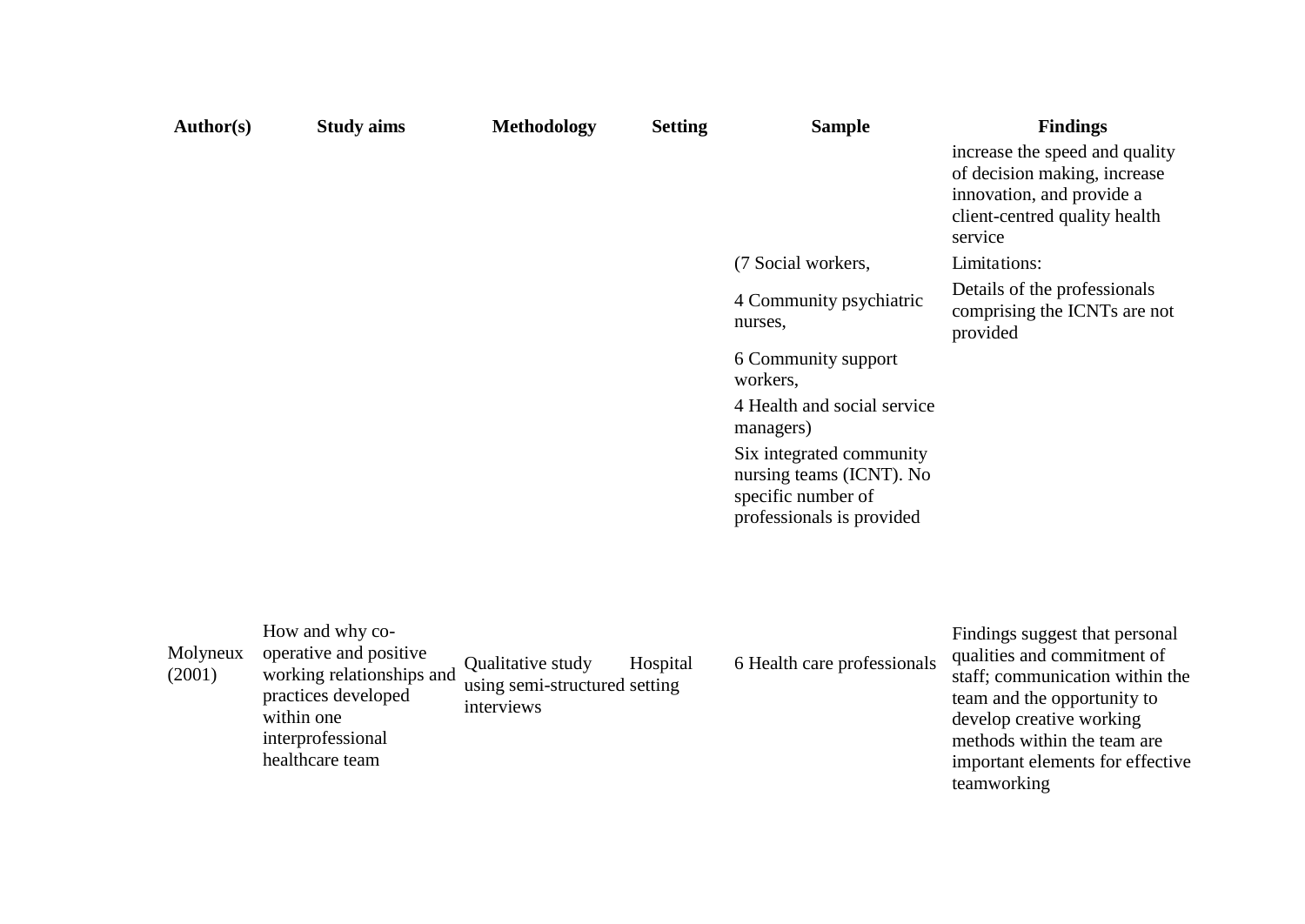| Author(s) | <b>Study aims</b> | <b>Methodology</b> | <b>Setting</b> | <b>Sample</b>                       | <b>Findings</b>                                                                                                  |
|-----------|-------------------|--------------------|----------------|-------------------------------------|------------------------------------------------------------------------------------------------------------------|
|           |                   |                    |                | (2 Occupational therapists,         | Limitations:                                                                                                     |
|           |                   |                    |                | 2 Physiotherapists,                 | The small sample size does not<br>provide conclusive evidence                                                    |
|           |                   |                    |                | 1 Speech and language<br>therapist, | The researcher was part of the<br>team; strategies for avoiding<br>personal, subjective bias are not<br>provided |
|           |                   |                    |                | I Social worker)                    |                                                                                                                  |

| Hanafin<br>(2003) | To explore<br>and Cowley multidisciplinary<br>communication in the<br>Irish public health nursing of a two-phase case<br>service | Survey approach<br>using a postal<br>questionnaire as part Nursing<br>study | Irish Public<br>Health<br>Service | 615 Public health nurses<br>(PHN) | In general, PHNs reported<br>'good' working relations with<br>other professional groups,<br>although there were differences<br>among different groups (e.g.<br>eye specialist) A statistically<br>significant correlation was<br>found between working |
|-------------------|----------------------------------------------------------------------------------------------------------------------------------|-----------------------------------------------------------------------------|-----------------------------------|-----------------------------------|--------------------------------------------------------------------------------------------------------------------------------------------------------------------------------------------------------------------------------------------------------|
|                   |                                                                                                                                  |                                                                             |                                   |                                   | relationships and effective                                                                                                                                                                                                                            |

communication Limitations:

54% response rate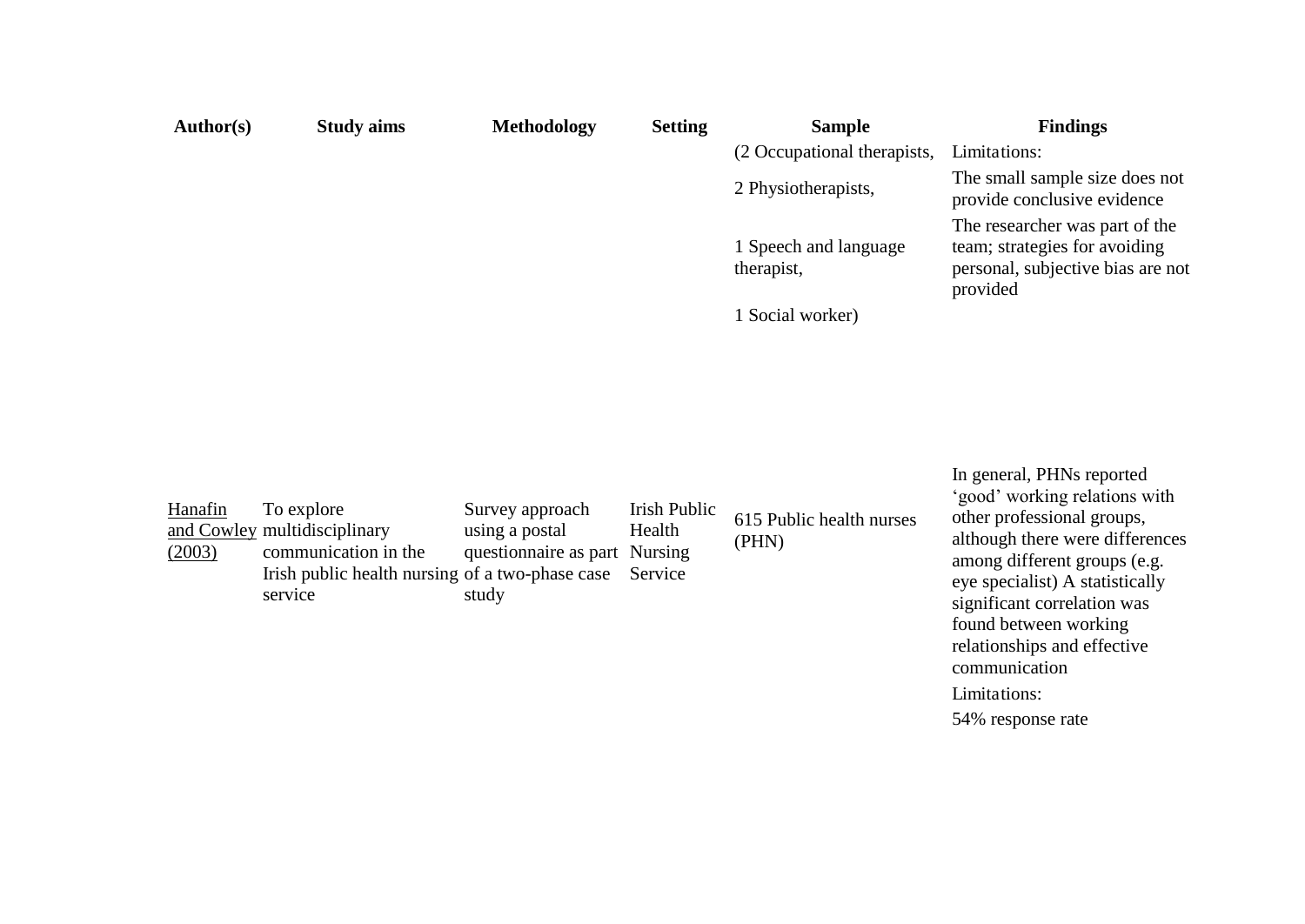| <b>Author(s)</b> | <b>Study aims</b>                                                                                                                                                                                                                            | <b>Methodology</b>                     | <b>Setting</b>                                     | <b>Sample</b>              | <b>Findings</b>                                                                                                                                                                                                                                                                                                                                                  |
|------------------|----------------------------------------------------------------------------------------------------------------------------------------------------------------------------------------------------------------------------------------------|----------------------------------------|----------------------------------------------------|----------------------------|------------------------------------------------------------------------------------------------------------------------------------------------------------------------------------------------------------------------------------------------------------------------------------------------------------------------------------------------------------------|
| al. $(2004)$     | Cashman et To evaluate an<br>interdisciplinary<br>healthcare team<br>development through<br>member's assessments of<br>progress towards<br>expressing values<br>consistent with an<br>effective team as<br>measured through<br><b>SYMLOG</b> | Longitudinal study<br>utilising SYMLOG | Community<br>Care in New<br>England,<br><b>USA</b> | 6 Healthcare professionals | The researchers identified four<br>forces that can make team<br>development difficult:<br>heterogeneity of team<br>composition; role conflict and<br>role overload; constraints<br>placed on members by the<br>larger organisational structure;<br>lack of organisational rewards;<br>and members' lack of<br>knowledge about the process of<br>team development |
|                  |                                                                                                                                                                                                                                              |                                        |                                                    | (1 Physician,              | Limitations:                                                                                                                                                                                                                                                                                                                                                     |
|                  |                                                                                                                                                                                                                                              |                                        |                                                    | 1 Nurse practitioner,      | The small sample size does not<br>provide conclusive evidence                                                                                                                                                                                                                                                                                                    |
|                  |                                                                                                                                                                                                                                              |                                        |                                                    | 1 Physician assistant,     | The team under investigation<br>was a demonstration team and<br>might have been subject to<br>demonstration effect (the team<br>might have tried harder since<br>the intention was to<br>demonstrate a positive effect)                                                                                                                                          |
|                  |                                                                                                                                                                                                                                              |                                        |                                                    | 1 Registered nurse,        |                                                                                                                                                                                                                                                                                                                                                                  |
|                  |                                                                                                                                                                                                                                              |                                        |                                                    | 1 Health assistant,        |                                                                                                                                                                                                                                                                                                                                                                  |
|                  |                                                                                                                                                                                                                                              |                                        |                                                    | 1 Case manager)            |                                                                                                                                                                                                                                                                                                                                                                  |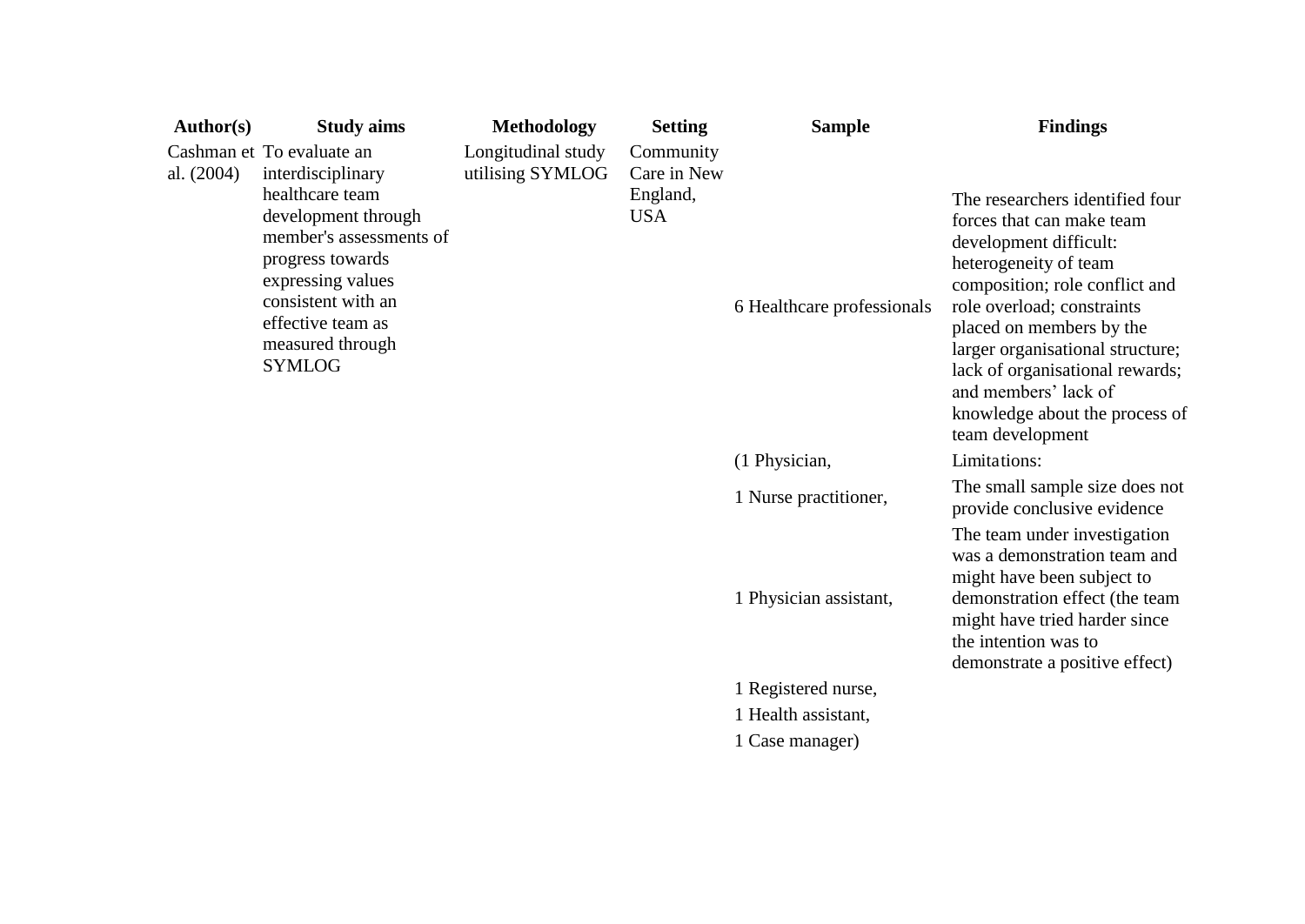| <b>Author(s)</b>                         | <b>Study aims</b>                                                                                                   | <b>Methodology</b>                                                 | <b>Setting</b>                              | <b>Sample</b>                                                                                                                                                            | <b>Findings</b>                                                                                                                                                                                                                                                                                                       |
|------------------------------------------|---------------------------------------------------------------------------------------------------------------------|--------------------------------------------------------------------|---------------------------------------------|--------------------------------------------------------------------------------------------------------------------------------------------------------------------------|-----------------------------------------------------------------------------------------------------------------------------------------------------------------------------------------------------------------------------------------------------------------------------------------------------------------------|
| al. $(2004)$                             | Dieleman et To examine the<br>perceptions of<br>pharmacists, physicians<br>and nurses in 6<br>community-based teams | Pre- and post-test<br>design using<br>questionnaires               | Community<br>Care in<br>Edmonton,<br>Canada |                                                                                                                                                                          | 22 Healthcare professionals Open communication, respect<br>for other team members,<br>understanding of their roles and<br>expertise, and being open to<br>learning were identified as<br>important for collaboration                                                                                                  |
|                                          |                                                                                                                     |                                                                    |                                             | (6 Family physicians,                                                                                                                                                    | Limitations:                                                                                                                                                                                                                                                                                                          |
|                                          |                                                                                                                     |                                                                    |                                             | 6 Community pharmacists,                                                                                                                                                 | The small number of self-<br>selected providers limits this<br>study's generalizability                                                                                                                                                                                                                               |
|                                          |                                                                                                                     |                                                                    |                                             | 10 Office nurses and home-<br>care nurses)                                                                                                                               |                                                                                                                                                                                                                                                                                                                       |
| Rutherford<br>and<br>McArthur,<br>(2004) | To explore the lived<br>experiences of team<br>learning among the<br>professionals of one PCT                       | A qualitative<br>phenomenological<br>approach using focus<br>group | Primary care                                | 28 Healthcare<br>professionals<br>(7 Community nurses,<br>6 Community midwives,<br>5 Practice administrative<br>staff,<br>4 Practice nurses,<br>6 General practitioners) | Four themes were found to have<br>an impact on team learning in<br>primary care: resources;<br>organisational factors'<br>teamworking factors; and the<br>doctor/nurse relationship<br>Limitations:<br>The study was conducted in one<br>PCT area. The generalisability<br>of the results may therefore be<br>limited |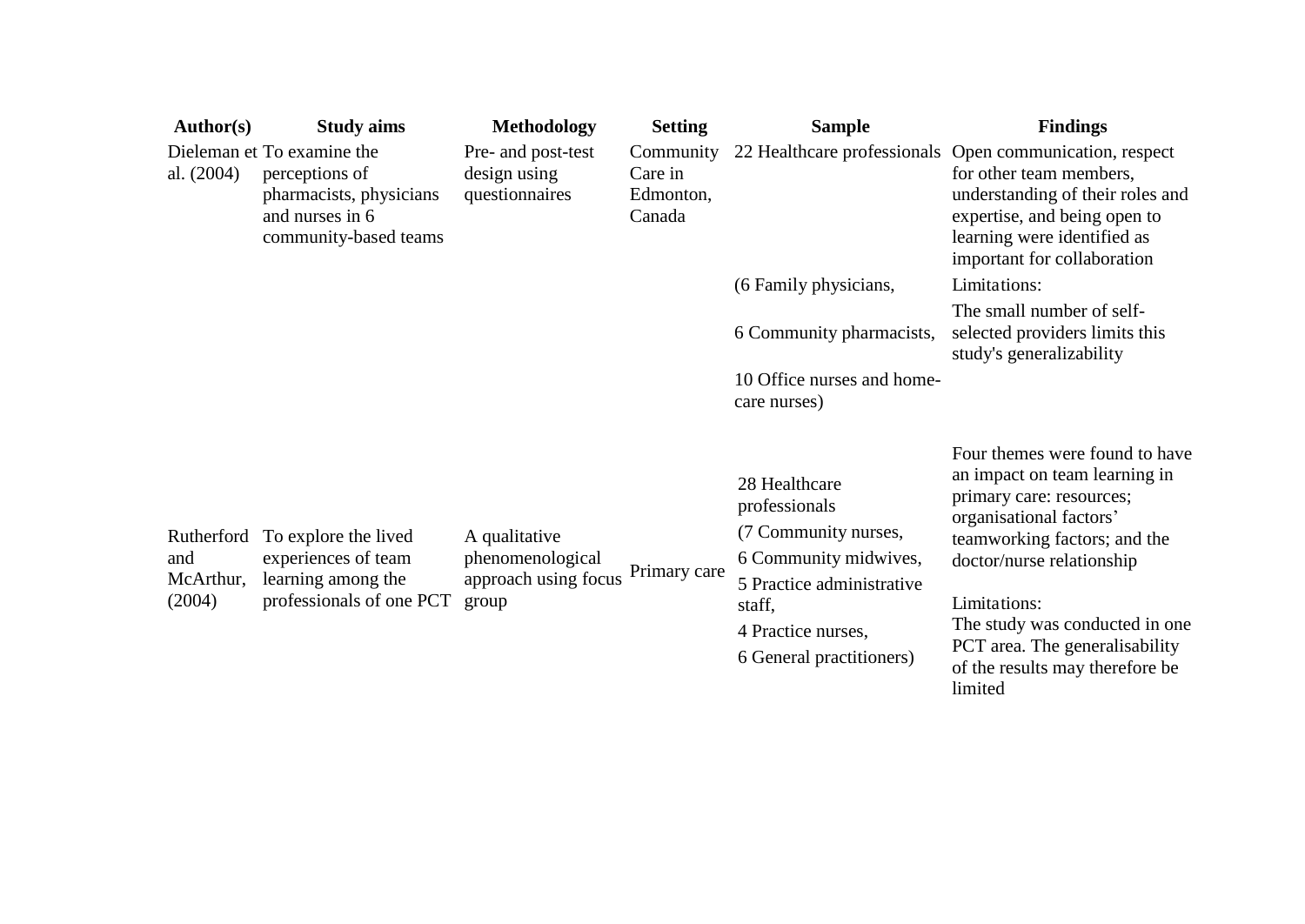Table 3.

[Colaizzi's \(1978\)](http://www.sciencedirect.com/science/article/pii/S0020748907000375#bib8) seven-stage framework

- 1. Read all of the subjects' descriptions in order to acquire a feeling of them
- 2. Return to each protocol and extract significant statements
- 3. Spell out the meaning of each significant statement, known as formulating meanings
- 4. Organise the formulated meanings into clusters of themes
- 5. Refer to these clusters of themes back to the original protocols in order to validate them
- 6. Formulate the exhaustive description of the investigated phenomenon in as unequivocal a statement of identification as possible
- 7. Improve validity by returning to each subject asking about the findings so far